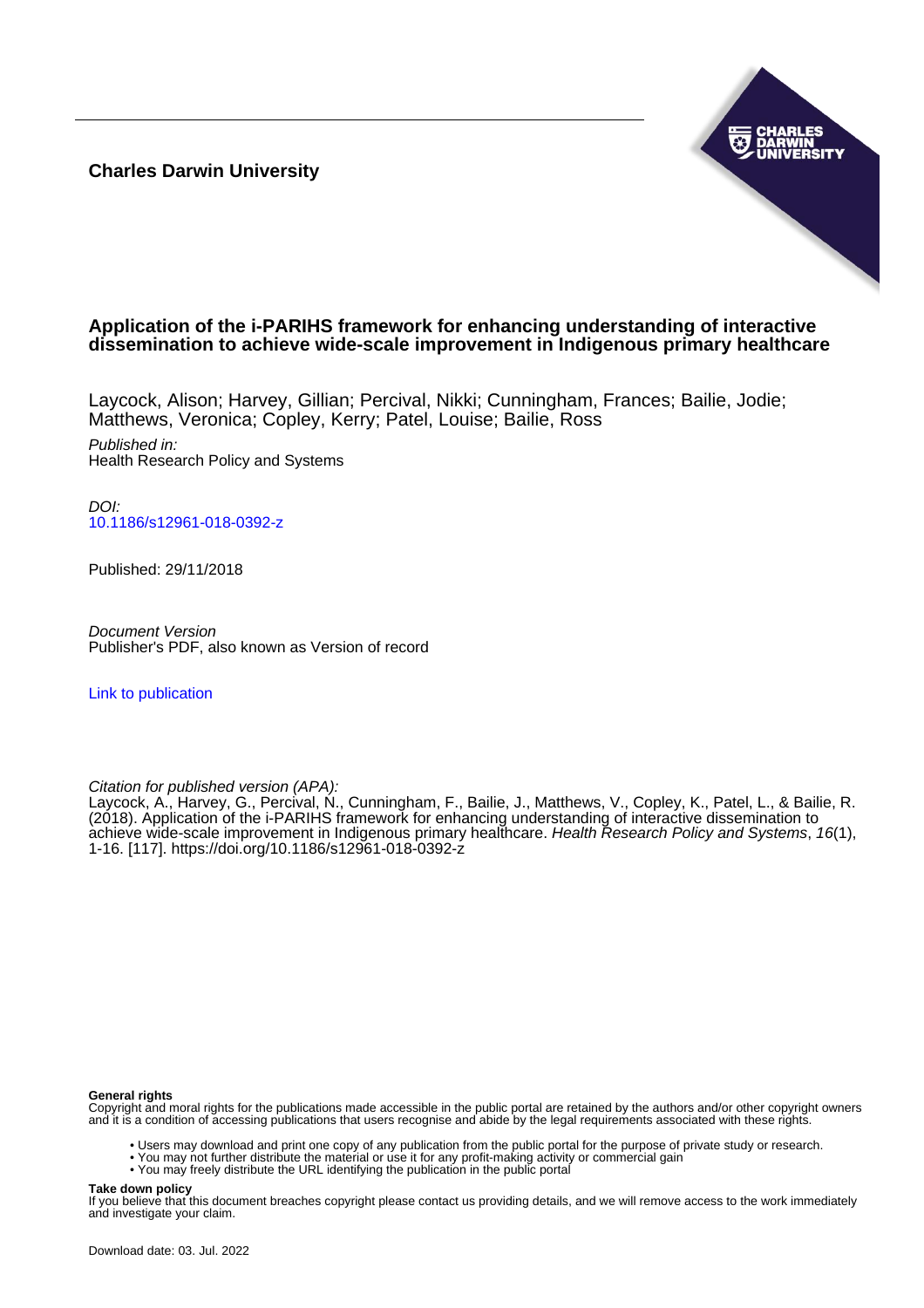

Application of the i-PARIHS framework for enhancing understanding of interactive dissemination to achieve wide-scale improvement in Indigenous primary healthcare

Alison Laycock<sup>1\*</sup>, Gillian Harvey<sup>2</sup>, Nikki Percival<sup>3</sup>, Frances Cunningham<sup>1</sup>, Jodie Bailie<sup>4</sup>, Veronica Matthews<sup>4</sup> , Kerry Copley<sup>5</sup>, Louise Patel<sup>5</sup> and Ross Bailie<sup>4</sup>

# Abstract

**Background:** Participatory research approaches improve the use of evidence in policy, programmes and practice. Few studies have addressed ways to scale up participatory research for wider system improvement or the intensity of effort required. We used the integrated Promoting Action on Research Implementation in Health Services (i-PARIHS) framework to analyse implementation of an interactive dissemination process engaging stakeholders with continuous quality improvement (CQI) data from Australian Indigenous primary healthcare centres. This paper reports lessons learnt about scaling knowledge translation research, facilitating engagement at a system level and applying the i-PARIHS framework to a system-level intervention.

Methods: Drawing on a developmental evaluation of our dissemination process, we conducted a post-hoc analysis of data from project records and interviews with 30 stakeholders working in Indigenous health in different roles, organisation types and settings in one Australian jurisdiction and with national participants. Content-analysed data were mapped onto the i-PARIHS framework constructs to examine factors contributing to the success (or otherwise) of the process.

Results: The dissemination process achieved wide reach, with stakeholders using aggregated CQI data to identify system-wide priority evidence–practice gaps, barriers and strategies for improvement across the scope of care. Innovation characteristics influencing success were credible data, online dissemination and recruitment through established networks, research goals aligned with stakeholders' interest in knowledge-sharing and motivation to improve care, and iterative phases of reporting and feedback. The policy environment and infrastructure for CQI, as well as manager support, influenced participation. Stakeholders who actively facilitated organisational- and local-level engagement were important for connecting others with the data and with the externally located research team. Developmental evaluation was facilitative in that it supported real-time adaptation and tailoring to stakeholders and context.

(Continued on next page)

\* Correspondence: [alison.laycock@menzies.edu.au](mailto:alison.laycock@menzies.edu.au) <sup>1</sup>

<sup>1</sup>Menzies School of Health Research, Charles Darwin University, PO Box 41096, Darwin, Casuarina Northern Territory 0811, Australia Full list of author information is available at the end of the article



© The Author(s). 2018 **Open Access** This article is distributed under the terms of the Creative Commons Attribution 4.0 International License [\(http://creativecommons.org/licenses/by/4.0/](http://creativecommons.org/licenses/by/4.0/)), which permits unrestricted use, distribution, and reproduction in any medium, provided you give appropriate credit to the original author(s) and the source, provide a link to the Creative Commons license, and indicate if changes were made. The Creative Commons Public Domain Dedication waiver [\(http://creativecommons.org/publicdomain/zero/1.0/](http://creativecommons.org/publicdomain/zero/1.0/)) applies to the data made available in this article, unless otherwise stated.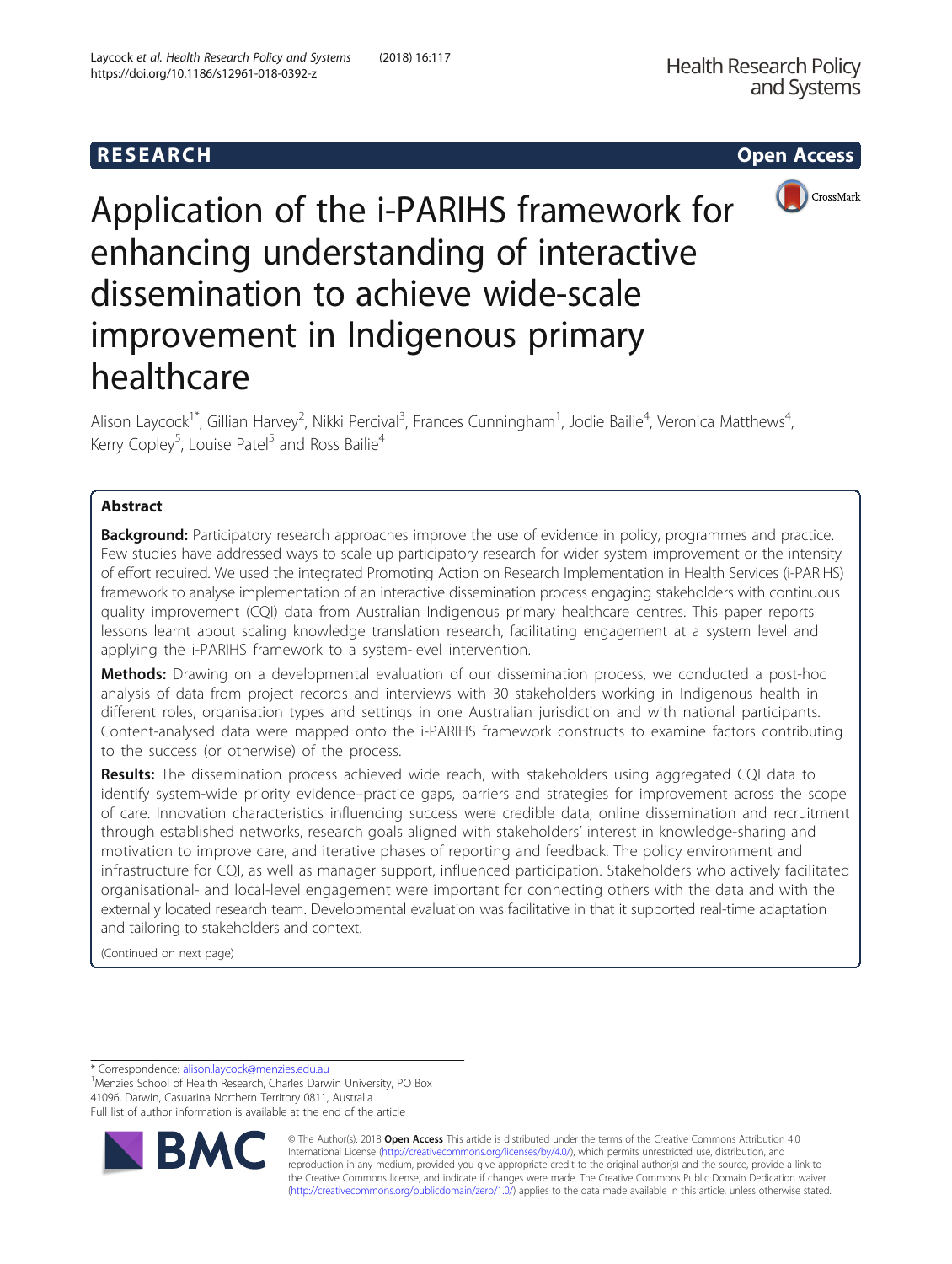#### (Continued from previous page)

**Conclusions:** A participatory research process was successfully implemented at scale without intense facilitation efforts. These findings broaden the notion of facilitation and support the utility of the i-PARIHS framework for planning participatory knowledge translation research at a system level. Researchers planning similar interventions should work through established networks and identify organisational- or local-level facilitators within the research design. Further research exploring facilitation in system-level interventions and the use of interactive dissemination processes in other settings is needed.

Keywords: Dissemination, interactive, i-PARIHS, integrated knowledge translation, continuous quality improvement, Indigenous health, participatory research, system level, engagement, developmental evaluation

## Background

Participatory research approaches improve the use of evidence in policy, programmes and practice  $[1-3]$  $[1-3]$  $[1-3]$ . There is a growing body of research involving research users as active partners and expert contributors in research [[4](#page-14-0)]. System-wide continuous quality improvement (CQI) approaches are associated with wide-scale improvement in care [\[5,](#page-14-0) [6\]](#page-14-0). However, little is known about how to scale up participatory research and integrate evidence use for wider system improvement and population health impact [[7\]](#page-14-0), or the resources required for productive researcher–user collaboration at a system level [\[7,](#page-14-0) [8\]](#page-14-0). These gaps in knowledge provide scope to explore whether (and how) the feedback and interpretation processes used to engage healthcare teams with local audit data [\[9](#page-14-0)] can be scaled to target higher-level system change, and the intensity of facilitation effort required.

The integrated Promoting Action on Research Implementation in Health Services (i-PARIHS) framework [[10](#page-14-0), [11\]](#page-14-0) was designed to facilitate evidence use at the practice level. Integrating four constructs commonly identified in knowledge translation literature (i.e. context, innovation features, individual characteristics and implementation processes), the framework draws on theory about how organisations learn and considers the wider implementation context [\[12](#page-14-0), [13\]](#page-14-0). These features suggest i-PARIHS has utility for evidence use at higher levels of the health system such as regional and national levels. To our knowledge, i-PARIHS has not been applied as an analytical framework to examine implementation constructs within a system level research project.

## Indigenous primary healthcare (PHC) and CQI

Aboriginal and Torres Strait Islander Australians (hereafter respectfully referred to as Indigenous), experience poorer health outcomes and shorter life expectancy compared with the general Australian population [\[14](#page-14-0), [15\]](#page-14-0). The causes of these disparities are complex, including colonisation and associated trauma, socioeconomic inequality and racism. Access to high quality PHC is an essential part of efforts to close this equity gap. Among other features, PHC should be client centred and culturally

safe, based on the best available evidence and consider influences operating at different levels, including professional roles and skill mix, organisation-related factors and the wider policy context [\[16\]](#page-14-0).

Indigenous Australians access PHC through communitycontrolled and government-managed services specifically designed to meet their needs as well as through private general practices [[17\]](#page-14-0). A national CQI project, the Audit and Best Practice in Chronic Disease (ABCD) National Research Partnership (2010–2014), built on several years of CQI research and implementation in Indigenous PHC to develop and scale a systems approach to improving PHC quality [\[18](#page-15-0)–[21](#page-15-0)]. Throughout this progression, participatory approaches were critical for upholding Indigenous values as expressed in national statements on research and cultural respect [\[22](#page-15-0)]. Participatory approaches were also used for achieving consensus as evidence-based CQI tools were developed and for encouraging the uptake of CQI [[18,](#page-15-0) [23\]](#page-15-0). PHC centres used the evidence-based best-practice clinical audit and systems assessment tools [\[24](#page-15-0)] to assess and reflect on system performance and to tailor improvement interventions to community and service contexts. Over 175 Indigenous PHC centres using these CQI processes voluntarily provided de-identified clinical audit and systems assessment data to the ABCD National Research Partnership for analysis. Sustained CQI efforts achieved improved delivery of evidence-based PHC and ultimately health outcomes [\[6](#page-14-0), [18,](#page-15-0) [25,](#page-15-0) [26](#page-15-0)]. Though there were many areas of care in which PHC centres were doing well, there were persistent gaps between evidence and practice and wide variation in performance between PHC centres [\[25](#page-15-0), [27](#page-15-0)–[29](#page-15-0)].

#### Scaling up participatory CQI research and evidence use

Drawing on this CQI research in Indigenous PHC [[19](#page-15-0), [20,](#page-15-0) [23\]](#page-15-0) and principles of knowledge co-production [[30](#page-15-0), [31\]](#page-15-0), our team designed a large-scale project titled 'Engaging Stakeholders in Identifying Priority Evidence-Practice Gaps, Barriers and Strategies for Improvement' (ESP) [\[32](#page-15-0)] (Box 1). The ESP project brought together participatory research and dissemination in a process we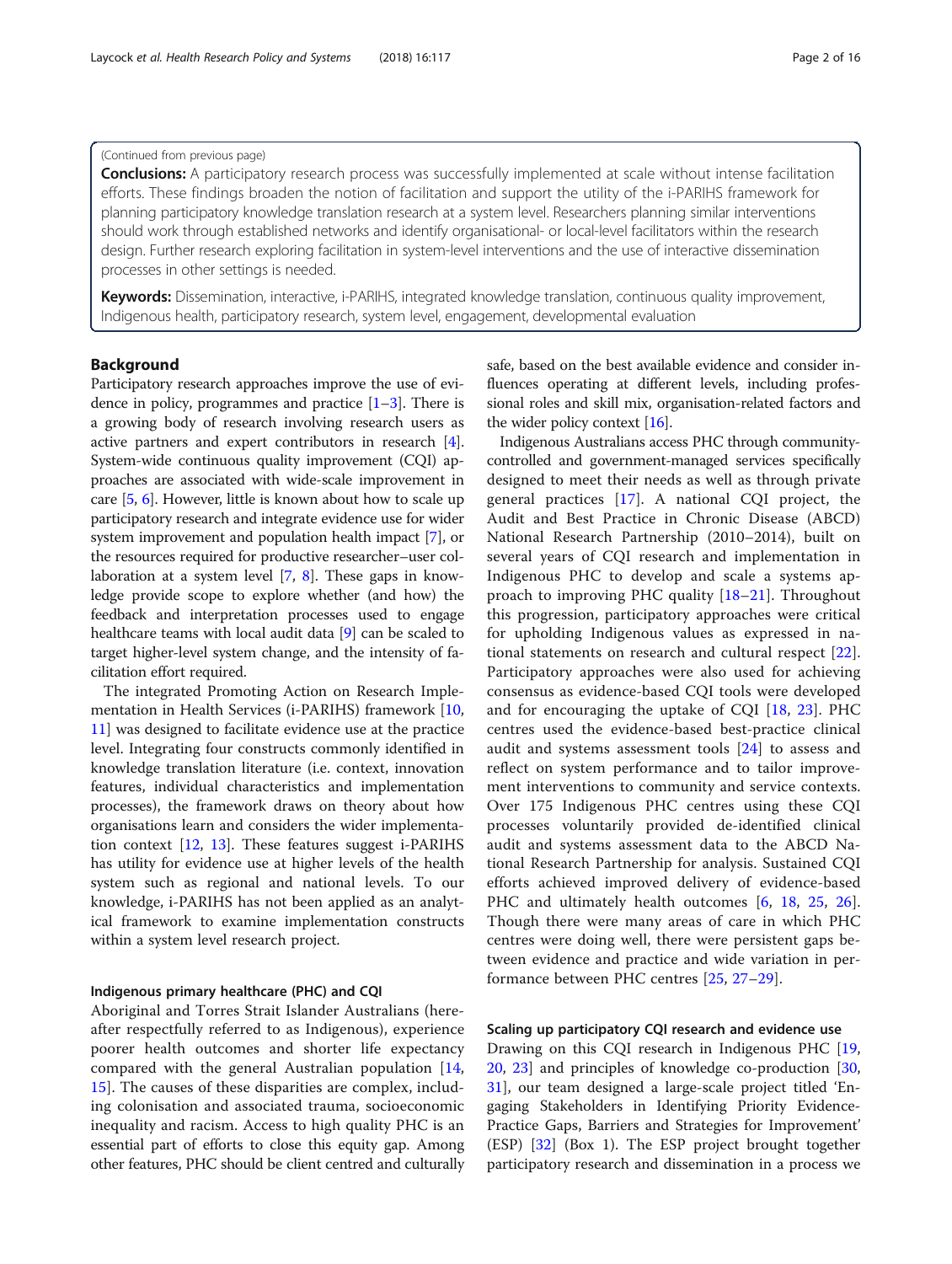## Box 1: The 'Engaging Stakeholders in Identifying Priority Evidence-Practice Gaps, Barriers and Strategies for Improvement' (ESP) project (2014–2017)

Goals: (1) Disseminate regionally and nationally aggregated CQI data from Indigenous primary healthcare (PHC) centres; (2) engage healthcare stakeholders in identifying the evidence-practice gaps, barriers and enablers most critical to improving health outcomes in key areas of clinical care and suggesting improvement strategies.

Data source: 60,000 de-identified clinical audits of patient records, 492 systems assessments [\[25](#page-15-0)] from 175 PHC centres participating in the ABCD National Research Partnership (2010–2014) across five Australian jurisdictions.

Targeted stakeholders and settings: Policy-makers, managers, health boards, clinicians and researchers in Indigenous community-controlled and government-operated health centres, regional support organisations, government departments and research institutions.

Knowledge translation process: Interactive dissemination.

Methods: ESP reports were distributed by email through the existing ABCD National Research Partnership network and a snowballing recruitment technique was used to invite wider participation. Feedback was obtained through online surveys. A phased reporting and feedback process was used, culminating in a final report.

Phase 1: Identification of priority evidence-practice gaps. Preliminary analysis report of aggregated cross-sectional CQI data distributed with linked survey.

Phase 2: Identification of barriers, enablers and strategies for addressing identified gaps in care. Report of trend data relevant to the identified priority evidence–practice gaps distributed with a survey about influences on individual behaviours, the health centre, and wider systems and strategies stakeholders would suggest for modifying barriers and strengthening enablers.

Phase 3: Provision of feedback on draft final report. Distributed with a survey gathering feedback on the draft overall findings.

The research team analysed survey responses and prepared reports in collaboration with clinical advisors. The process was repeated

using CQI data for child health, chronic illness care, maternal, preventive and mental health, and rheumatic heart disease from 2014 to 2017. ESP methods and the theoretical basis are detailed elsewhere [[33\]](#page-15-0).

**Evaluation approach:** Concurrent developmental evaluation (2014–2017) [\[65\]](#page-16-0).

Intended outcome: Context-relevant evidence to help inform policies and strategies at multiple levels of the health system to achieve wide-scale improvement in care quality [\[34,](#page-15-0) [66\]](#page-16-0).

Outputs: 18 phase and final reports, 6 data supplements, key messages in each area of care, journal articles, conference presentations, evidence brief about CQI in Indigenous PHC. Available at: <http://www.healthinfonet.ecu.edu.au/>

described as 'interactive dissemination' [\[32\]](#page-15-0). Stakeholders working at different levels of the health system were engaged to interpret aggregated CQI data from Indigenous PHC centres to (1) identify priority gaps in key areas of care provision and (2) reflect on the key barriers and enablers as well as to suggest strategies for improvement. A concurrent developmental evaluation used an embedded researcher-evaluator to inform continuous project refinement [\[33\]](#page-15-0) (Fig. [1](#page-4-0)).

This paper applies the i-PARIHS framework to analyse the implementation of the ESP project. It aims to identify lessons for teams scaling up participatory knowledge translation research and for facilitating engagement at a system level. Our study also examines whether the i-PARIHS framework can be applied to a system-level intervention.

## Methods

We drew on the developmental evaluation [[34\]](#page-15-0) of the ESP project, which aimed to explore facilitators and

barriers to stakeholder engagement and use of project findings, inform ongoing project refinement and implementation, and appraise the interactive dissemination process. The evaluation design was integrated into the iterative design of the ESP project. The developmental evaluator role was undertaken by a member of the project team that comprised one Indigenous and three non-Indigenous researchers. Document analysis, surveys and stakeholder interviews were used to collect evaluation data between 2014 and 2017. The embedded evaluator led the team in using these data to systematically assess implementation, plan responses and adjust the ESP reports and processes in real-time [\[35](#page-15-0)]. Evaluation methods are described elsewhere [\[33\]](#page-15-0).

## Project records

Stakeholder responses to survey items about the ESP reports and surveys, administrative records of team communications and meetings, ESP reports, and a timeline of key project decisions and adaptations were reviewed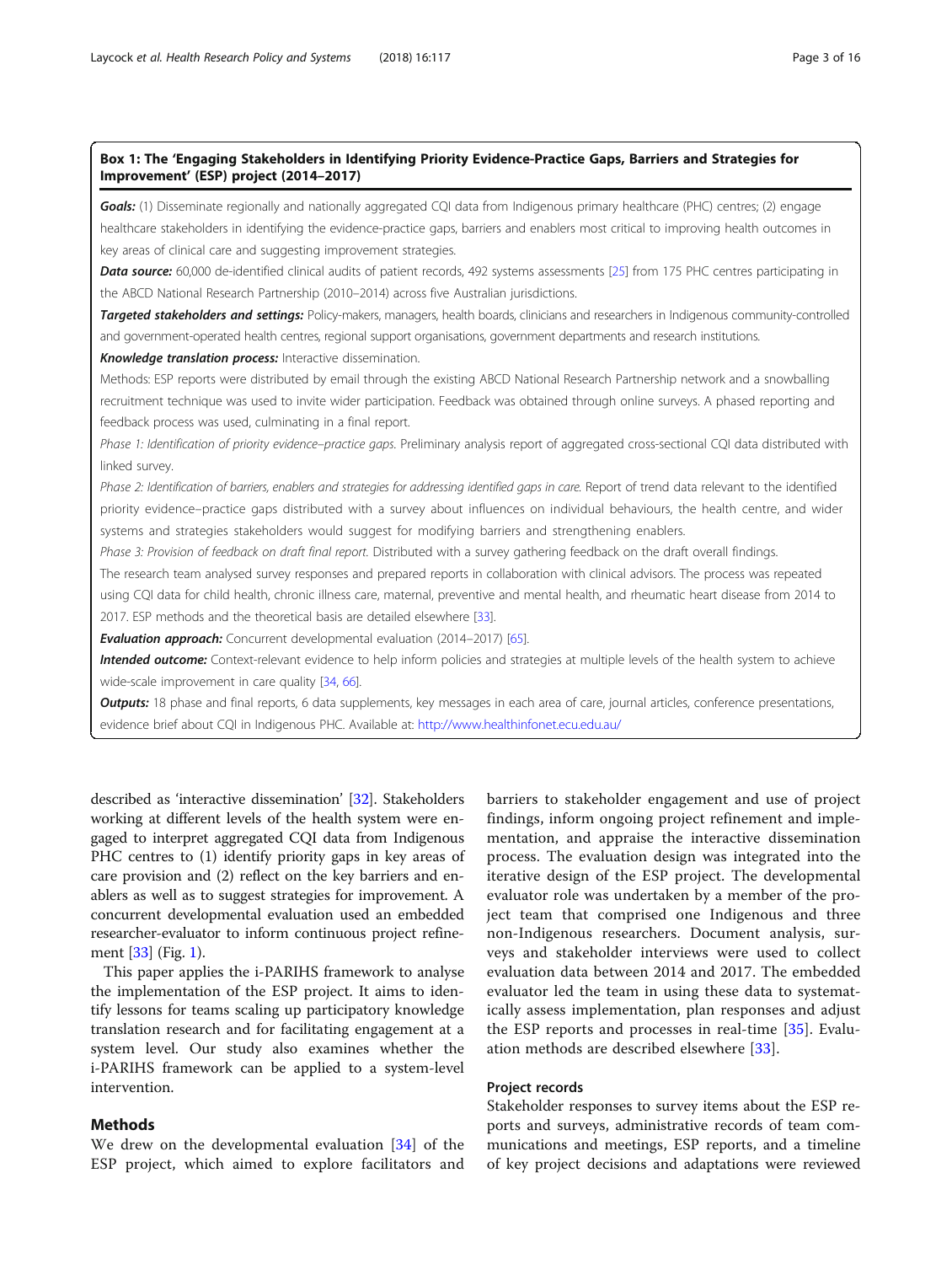<span id="page-4-0"></span>

to inform this study. The summary of results and list of ESP team processes, responses and adaptations presented in Box 2 are based on a review of this material.

## Data from stakeholder interviews

The developmental evaluation involved semi-structured interviews with 30 stakeholders from both governmentmanaged and Indigenous community-controlled services  $(n = 17)$ , research/teaching institutions  $(n = 7)$  and support organisations, including regional health networks and non-government organisations representing member services (e.g. Indigenous community-controlled health services)  $(n = 6)$ . Ten clinicians, 6 academics, 5 CQI practitioners, 5 managers and 4 policy-makers were interviewed by the developmental evaluator (and lead author (AL)) between mid-2015 and early 2017. Many interviewees had worked for 10 or more years in Indigenous PHC. Interviews of between 23 and 75 minutes in length were conducted face-to-face, by Skype or telephone. All were audio-recorded and transcribed.

The interview questions explored stakeholders' motivation, opinions of ESP methods, factors influencing participation, ideas for improving engagement and use of the ESP reports. Data were deductively coded into categories reflecting common themes in knowledge translation theory [[13\]](#page-14-0) using NVivo10 analytic software [\[36](#page-15-0)]. Data were then inductively coded to identify subcategories, patterns and themes.

## The framework for analysis: i-PARIHS

We identified the i-PARIHS framework post-hoc as a potentially useful analytical aid to provide insights into the characteristics of, and interrelationships between, (1) the ESP design and implementation, (2) stakeholder

engagement, (3) influences in the Indigenous PHC environment and (4) refinements made during implementation. The PARiHS framework [\[37,](#page-15-0) [38\]](#page-15-0) has been previously identified as an accessible and flexible implementation framework for use in Indigenous Australian PHC services and programmes [[39](#page-15-0)]. The PARiHS framework has been revised by its developers to place greater emphasis on facilitation [\[40\]](#page-15-0) as the process that activates implementation of the evidence or innovation with intended recipients in their contextual settings [[13\]](#page-14-0) (Box 3). Renamed as i-PARIHS, the framework defines a facilitation process as "a set of strategies and actions to enable implementation" ( $[13]$  $[13]$ , p. 44). This definition aligns with the way we perceived the ESP process.

## Defining successful implementation of the ESP project

Consistent with the goals of the ESP project and the objectives of the developmental evaluation, evidence of successful implementation was expected to include:

- Wide distribution of ESP reports among Indigenous PHC stakeholders in diverse roles and settings
- Engagement of diverse Indigenous PHC stakeholders in interpreting aggregated CQI data
- Identification of priority evidence–practice gaps, barriers, enablers and strategies for improvement in child health, chronic illness care, preventive health, maternal health, mental health, and rheumatic heart disease care
- Reports of findings regarded by stakeholders as accessible, useful and useable for system-level improvement of PHC
- Application of generated evidence into practice and/ or policy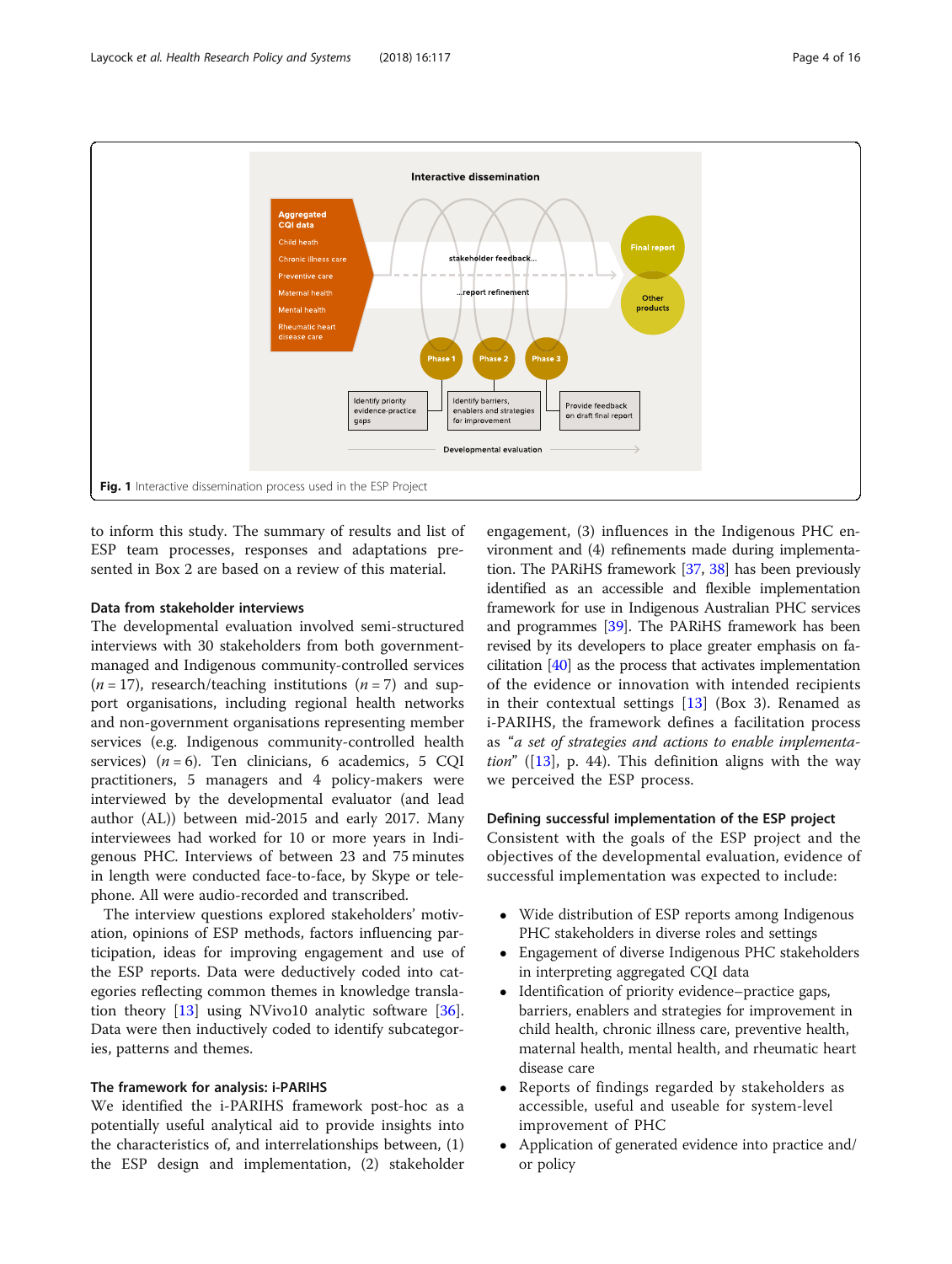#### Box 2: Team facilitation and developmental evaluation processes, responses and adaptations

#### Team facilitation processes

- Project management and administration
- Preparation of documents/tools report, survey and email templates (all ESP phases)
- Preliminary analysis of recent aggregated data and trend data
- Compiling of distribution lists
- Collaboration with clinical experts
- Linking with CQI facilitators
- Email distribution of reports and ongoing email communication with stakeholders
- Administering surveys to gather stakeholder input
- Analysis of survey data
- Preparation of reports (repeated in key areas of clinical care)
- Development of supporting resources, e.g. evidence brief
- Participation in evaluation
- Developmental evaluation processes
- Assessing and responding to implementation experiences, stakeholder feedback and patterns in survey responses, interview data
- Adapting and refining aspects of the project to better meet needs

Responses and adaptations included:

- Adjusting structure of reports to improve accessibility
- Modifying data presentation (tables to graphs) to support understanding
- Text explanation and audio-visual link of how to interpret graphs
- Statements about the advantages of participation by different professional groups in summaries and emails
- Reducing length of surveys to reduce repetition and completion time
- Extending survey times, sending email reminders to encourage input
- Revising the number and refining content of phase reports (e.g. explaining theory and data trends, using diagrams, adding 'how to use this report')
- Merging phases to reduce demands on stakeholder and team time
- Including photos, coloured banners and graphics to highlight emails
- Publishing separate data supplements to reduce report size
- Involving clinical experts to strengthen interpretation and write-up
- Emails directed specifically to CQI practitioners/leaders in the CQI network, in recognition of their key dissemination/facilitation role
- Producing (to broaden reach and usability):
- group facilitation guide
- plain language summaries of all reports
- one-page overview of key findings in each area of clinical care
- key messages for action from findings in each area of care
- CQI continuous quality improvement, ESP Engaging Stakeholders in Identifying Priority Evidence-Practice Gaps, Barriers and Strategies for Improvement

## Data analysis

Interview data previously coded into categories were mapped onto the framework constructs [\[13](#page-14-0)] of 'evidence/innovation characteristics', 'recipients', 'inner context (local)', 'inner context (organisation)' and 'outer context'. Consistent with the positioning of the 'facilitation' construct within the i-PARIHS framework [[10](#page-14-0)], data within each category were then coded according to what the ESP process focused on (e.g. recipient

construct: motivation, time and resources) and how the ESP processes acted on these elements (e.g. recipient construct: consensus building, boundary spanning) [[11](#page-14-0)]. These data were synthesised with information gathered from reviewing project records to inform the study findings.

Table [1](#page-7-0) defines the constructs of the i-PARIHS framework and how comparable ESP constructs were defined for the purpose of analysis.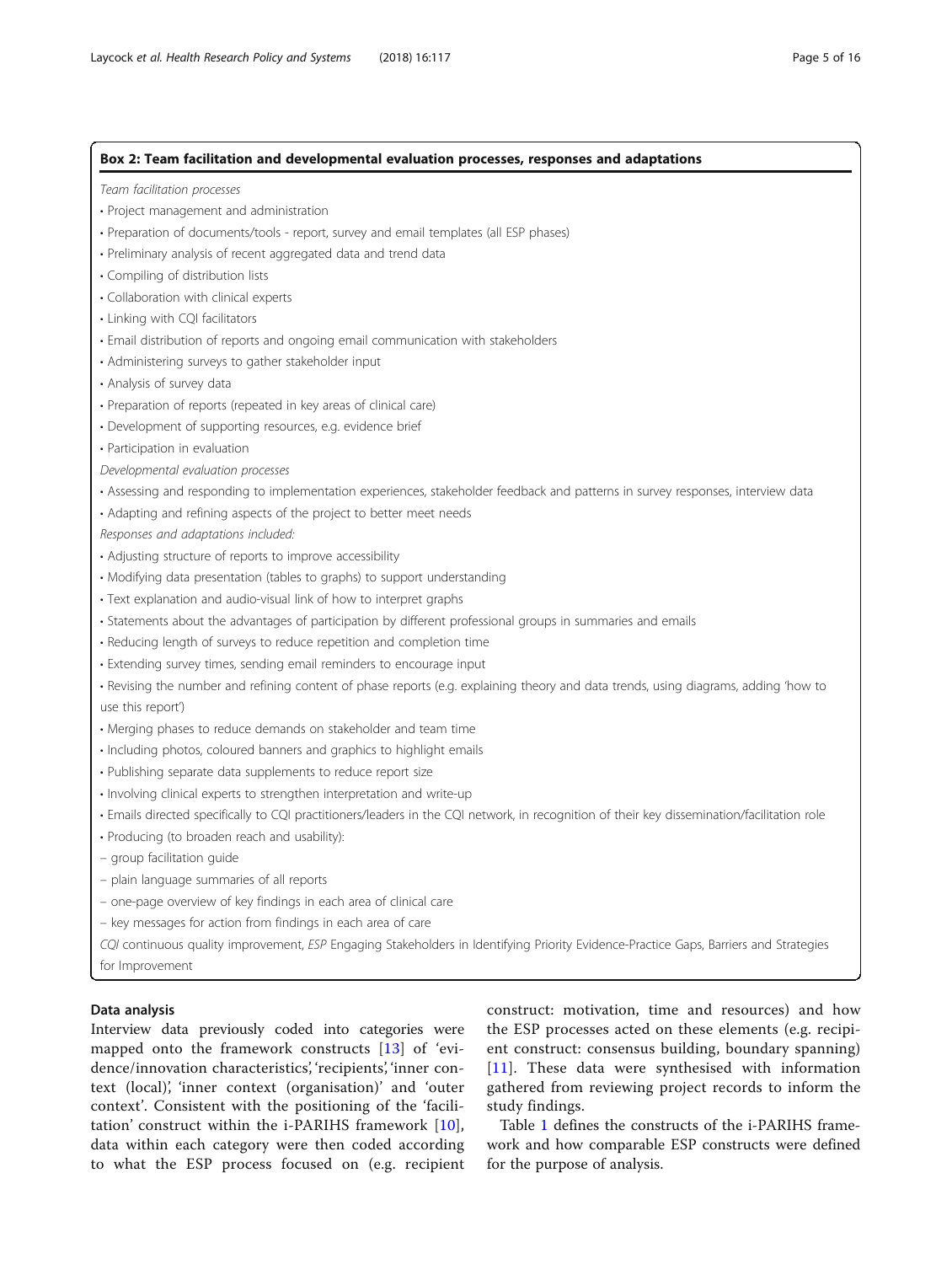## Box 3 - Successful implementation in the i-PARIHS framework

 $SI = Fac^{n}(I + R + C)$ 

- SI = Successful implementation
- o Achievement of agreed implementation/project goals
- o Uptake and embedding of the innovation in practice
- o Stakeholders are engaged, motivated and 'own' the innovation
- o Variation related to context is minimised across implementation settings
- $\cdot$  Facn = Facilitation
- $\cdot$  / = Innovation
- $\cdot$  R = Recipients (individual and collective)
- $\cdot$  C = Context (inner and outer)
- Source [\[13](#page-14-0)]

#### Results

Successful implementation of the ESP project, as defined above, was achieved. Specifically, initial recipients of phase 1 aggregated CQI data reports were child health (*n* = 98), chronic illness care (*n* = 165), preventive health ( $n = 151$ ), maternal health ( $n = 228$ ), mental health ( $n = 251$ ), and rheumatic heart disease care ( $n =$ 125). The reach achieved through snowballing dissemination could not be measured; however, approximate numbers of individuals participating in surveys were recorded as: child health ( $n = 134$ ), chronic illness care ( $n = 390$ ), preventive health (*n* = 152), maternal health (*n* = 181), mental health ( $n = 64$ ), and rheumatic heart disease care  $(n = 118)$  (Table [2](#page-8-0)). The iterative reporting and feedback processes were effective in engaging diverse Indigenous PHC stakeholders to interpret aggregated CQI data, with priority evidence–practice gaps, improvement barriers, enablers and strategies identified in each area of care. Responses from individuals and groups represented a range of roles and organisation types and included Indigenous respondents (Table [3](#page-8-0)). The reports and processes were refined as the ESP project progressed and the findings were used in various ways.

These results have been examined using the constructs of the i-PARIHS framework to identify the key factors that supported and constrained success. Interdependencies were observed between the facilitation, innovation, recipient and context constructs. We have described the findings according to the predominant construct. Example stakeholder quotes aligned with i-PARIHS constructs are provided in Additional file [1](#page-14-0), with some included in the text.

## Facilitation

Facilitation is perceived within the i-PARIHS framework as an active process involving facilitators and facilitation processes. Our research team had limited, episodic contact with stakeholders using mainly online communication. Emailing reports and survey links to contacts in CQI research and Indigenous PHC and encouraging distribution through their networks was an effective recruitment strategy. Interviewees and team members attributed this partly to the long history of collaboration and trust established through the ABCD National Research Partnership. Interaction was fostered through the phased processes of reporting and stakeholder input, as reflected in the following interviewee comment:

"I like that – 'This is what you've said, we've taken that on board, this is the next step. What can we do about it?' I think that's really powerful to acknowledge the consultation and to reassure people that their voices have been heard." (Academic 3)

Interviewees observed that the ESP project was being adapted in response to feedback. For example, when the phase surveys identifying improvement barriers and strategies were merged to address reported barriers to survey completion, interviewees referred to a greater sense of completion, quicker results and more logical flow, "because when people think of barriers, they just naturally think of solutions at the same time" (CQI Practitioner 4). Changes in the presentation of the reports were also noted:

"As the succession of the topics has come out, I think we've seen an improvement in the presentation of the data and even in … the issues you are canvassing" (Manager 2).

The developmental evaluation facilitated these changes through the team processes of reflection and inquiry that continuously appraised the fit between the ESP implementation and stakeholders' roles, practice and work contexts, considered options, and made refinements in real-time. This required openness to change and skills to respond to stakeholder feedback (e.g. changing data visualisation, developing plain language summaries), with positive outcomes.

"It has been necessary for the ESP team to be flexible to accommodate the way our external experts want to have input, and their capacity to have input. … This flexibility means we gain greater engagement with stakeholders overall." (ESP team member)

Interviewees commonly spoke about the shortcomings of online dissemination as a strategy for encouraging participatory interpretation of data. However, the number of group survey responses (Table [2](#page-8-0)) and interview feedback indicated that people facilitated these processes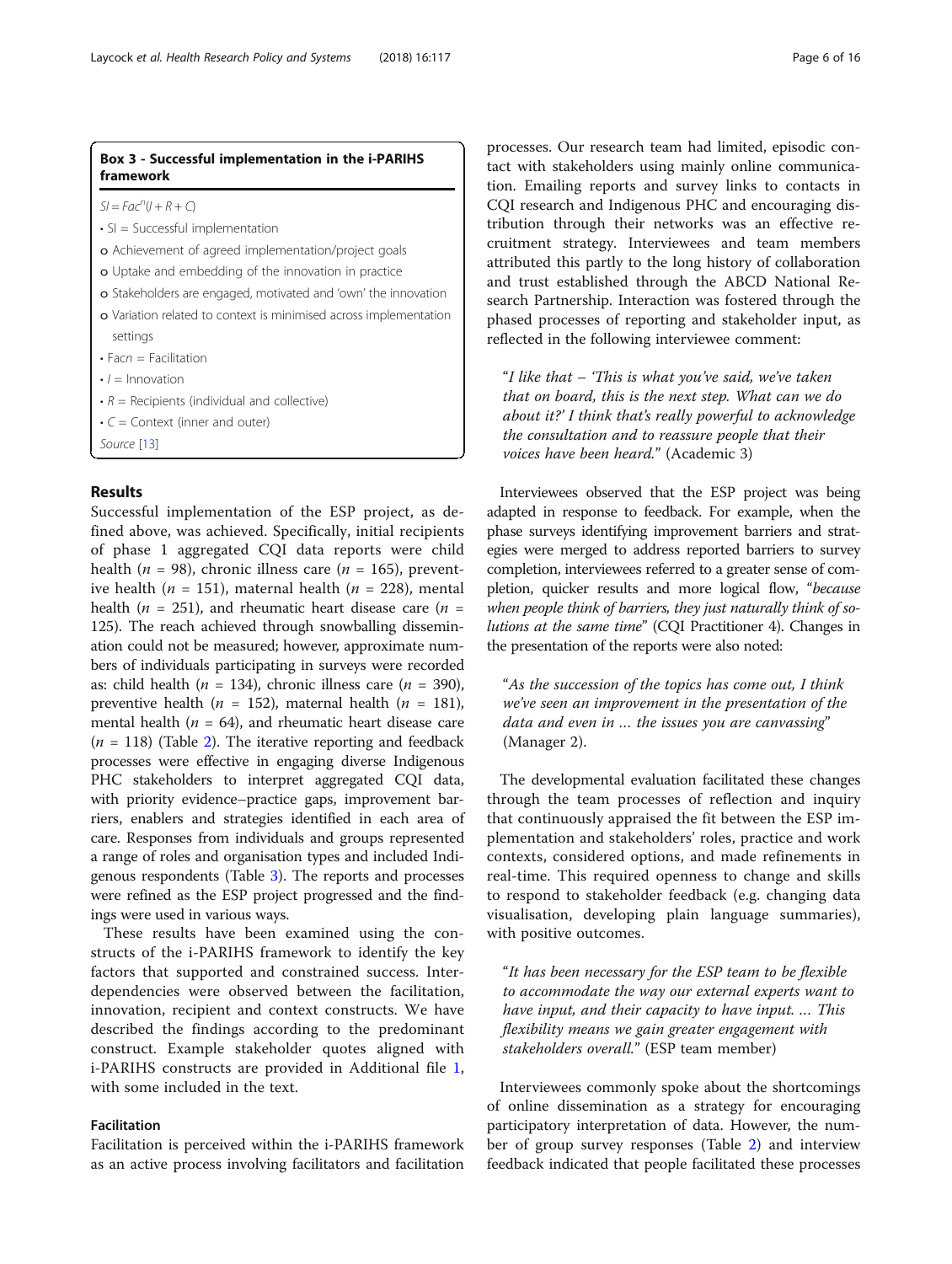## <span id="page-7-0"></span>Table 1 i-PARIHS constructs and how ESP constructs were defined for analysis

| i-PARIHS constructs and definitions                                                                                                                                                                                                                                                                                                                                                                                                                                             | Comparable ESP constructs and definitions                                                                                                                                                                                                                                                                                                                                                                                                                                                                                                                                                                                                                                                                                                                                                    |
|---------------------------------------------------------------------------------------------------------------------------------------------------------------------------------------------------------------------------------------------------------------------------------------------------------------------------------------------------------------------------------------------------------------------------------------------------------------------------------|----------------------------------------------------------------------------------------------------------------------------------------------------------------------------------------------------------------------------------------------------------------------------------------------------------------------------------------------------------------------------------------------------------------------------------------------------------------------------------------------------------------------------------------------------------------------------------------------------------------------------------------------------------------------------------------------------------------------------------------------------------------------------------------------|
| $\mathsf{Fac}^n = \mathsf{Facilitation}$                                                                                                                                                                                                                                                                                                                                                                                                                                        | ESP implementation processes                                                                                                                                                                                                                                                                                                                                                                                                                                                                                                                                                                                                                                                                                                                                                                 |
| • The active element that assesses, aligns and integrates the<br>innovation, recipients and context<br>• Uses action-learning techniques to enable adoption of new<br>knowledge into practice<br>· Enables and encourages teams and individuals to reflect and<br>think in a systematic way and to embrace continuous<br>improvement of their practice based on best available evidence<br>• Commonly involves improvement approaches underpinned<br>by project management [11] | • Used networks, built on relationships and used snowballing recruitment to<br>engage stakeholders in data interpretation<br>• Distributed aggregated CQI data and cumulative findings among stakeholders<br>using phased reports<br>• Encouraged teams and individuals to engage with the data, reflect on their<br>practice, systems and context, and think about how to use this evidence to<br>improve care<br>• Gathered group and individual input through phase online surveys culminating<br>in final reports<br>• Used iterative processes based on a CQI approach<br>• Used concurrent developmental evaluation to gather evaluative feedback and<br>put learning into practice, adapt reports and processes to support engagement<br>and use of collaboratively produced evidence |
| $l =$ Innovation                                                                                                                                                                                                                                                                                                                                                                                                                                                                | The ESP Innovation                                                                                                                                                                                                                                                                                                                                                                                                                                                                                                                                                                                                                                                                                                                                                                           |
| The focus or content of the implementation effort                                                                                                                                                                                                                                                                                                                                                                                                                               | Used aggregated CQI data from 175 Indigenous PHC centres in 5 jurisdictions to:<br>· Identify priority evidence-practice gaps, barriers/enablers operating at different<br>health system levels and strategies for improvement in key areas of clinical care<br>• Develop accessible, useful and usable reports<br>Used interactive dissemination processes to:<br>• Share explicit evidence and capture stakeholder knowledge to co-produce<br>evidence for improving care<br>· Distribute reports and administer surveys online<br>• Collect and analyse survey responses and prepare reports of ESP findings<br>• Repeat the process using aggregated CQI data in different areas of clinical care                                                                                        |
| $R =$ Recipients (individual, collective)                                                                                                                                                                                                                                                                                                                                                                                                                                       | ESP stakeholders                                                                                                                                                                                                                                                                                                                                                                                                                                                                                                                                                                                                                                                                                                                                                                             |
| Staff, support services and patients involved in and affected by<br>implementation and how they respond to the changes required<br>to implement the innovation                                                                                                                                                                                                                                                                                                                  | Individuals and teams involved in Indigenous PHC and how they responded to<br>the requirements of participating in the ESP project. Stakeholders included:<br>· Indigenous health practitioners, nurses, midwives, doctors, including medical<br>specialists, allied health professionals<br>· CQI practitioners<br>• Middle and senior managers<br>• Policy officers, health board members<br>• Researchers/academics and others                                                                                                                                                                                                                                                                                                                                                            |
| $C =$ Context (inner, outer)                                                                                                                                                                                                                                                                                                                                                                                                                                                    | ESP Context (inner, outer)                                                                                                                                                                                                                                                                                                                                                                                                                                                                                                                                                                                                                                                                                                                                                                   |
| Contextual factors, their potential impact on implementation and<br>how best to handle them                                                                                                                                                                                                                                                                                                                                                                                     | Inner context: Local<br>Indigenous PHC centres with diverse:<br>· Range of services, population size<br>· Settings (urban, rural, remote)<br>· Governance arrangements<br>· Infrastructure, resources, staffing<br>• CQI approaches and continuity, ABCD history and policy support [6]<br>Inner context: organisational<br>PHC services and centres, support organisations, research institutions,<br>universities, government departments<br>Outer context<br>Government policy commitment and funding initiatives addressing health<br>inequity for Indigenous people, CQI research networks, national policy<br>environment for COI                                                                                                                                                      |

ABCD Audit and Best practice for Chronic Disease, CQI continuous quality improvement, PHC primary health care, ESP Engaging Stakeholders in Identifying Priority Evidence-Practice Gaps, Barriers and Strategies for Improvement

in their work settings. Those in dedicated CQI roles appeared particularly important for ESP implementation. In addition to facilitating group survey responses, they promoted awareness, disseminated reports, sent reminders about surveys, arranged presentations at CQI forums and used ESP reports in CQI activities and training. Several interviewees perceived these roles as key to broader engagement, not least because CQI practitioners had facilitation

expertise and a mandate to bring people together for CQI purposes.

In summary, online dissemination, use of professional networks and positive perceptions of research quality extended ESP reach, while participatory research cycles enabled exchange to occur between the research team and stakeholders. The iterative design and concurrent developmental evaluation enabled the dissemination process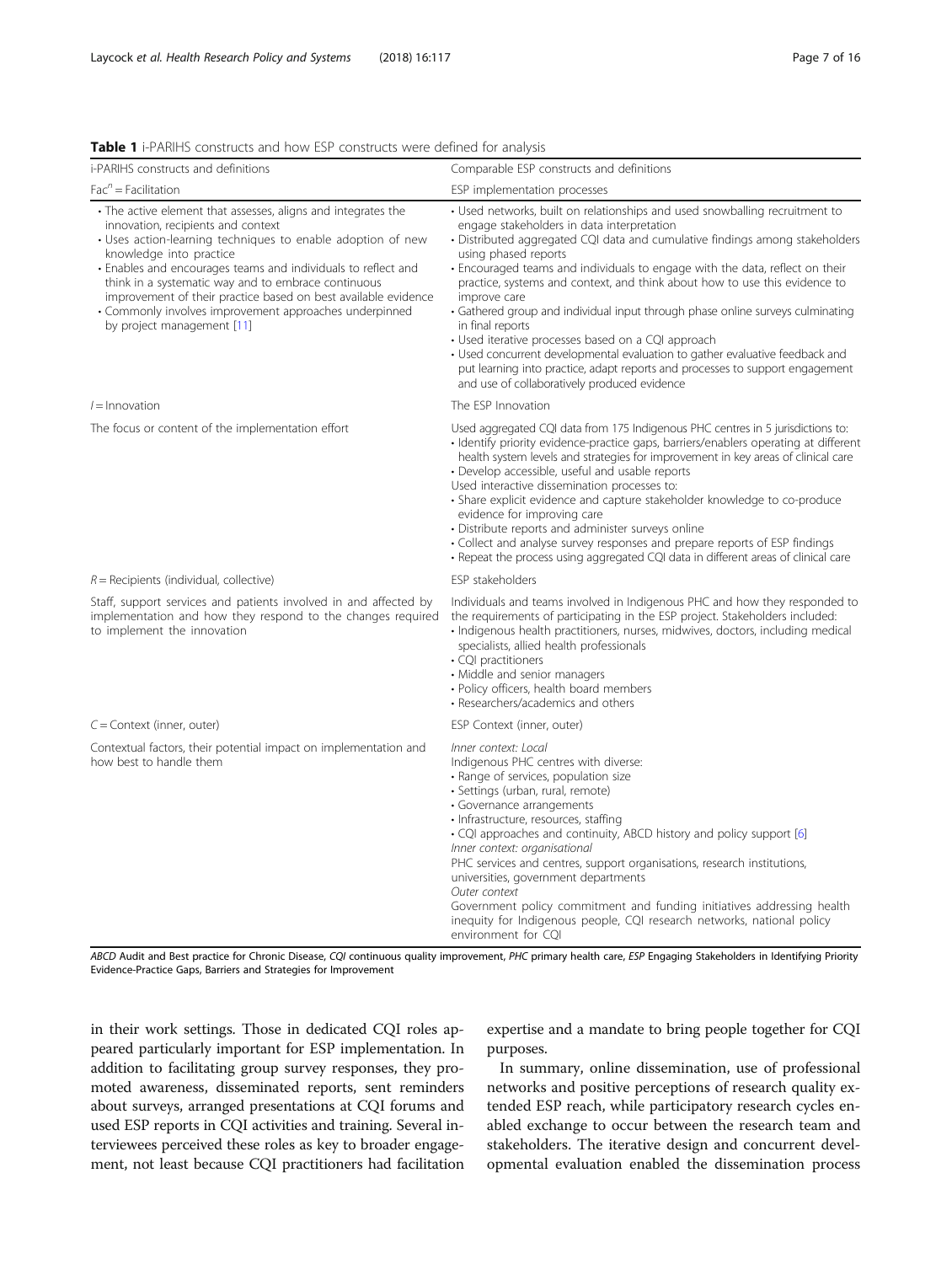<span id="page-8-0"></span>Table 2 Number of survey responses by ESP process, individual (Ind) and group (Gr) responses, 2014–2017

| ESP process             | Phase 1 responses |    |             | Phase 2 responses |    |           | Phase 3 responses   |    |             | Final draft report |    |           |
|-------------------------|-------------------|----|-------------|-------------------|----|-----------|---------------------|----|-------------|--------------------|----|-----------|
|                         | Ind               | Gr | Total $(n)$ | Ind               | Gr | Total (n) | Ind                 | Gr | Total $(n)$ | Ind                | Gr | Total (n) |
| Child health            |                   |    | 38          | 26                |    | 47        |                     |    | 18          | 10                 |    | 31        |
| Chronic illness care    | 45                | 10 | 202         |                   | 4  | 65        | 15                  |    | 73          | 17                 | h  | 50        |
| Maternal health         | 27                | 6  | 112         | $10 \,$           |    | 60        | Merged into Phase 2 |    | 4           |                    | 9  |           |
| Preventive health       | 15                | 4  | 77          | 3                 | 4  | 70        | Merged into Phase 2 |    |             |                    |    |           |
| Mental health           |                   |    | 14          | 22                |    | 50        | Merged into Phase 2 |    |             |                    |    |           |
| Rheumatic heart disease |                   | 4  | 50          | 5.                | 4  | 68        | Merged into Phase 2 |    |             |                    |    |           |

Note: When there were less than 5 respondents during the final phase of feedback respondent information is not shown. Some groups indicated large numbers (e.g. 30, > 100, 300 people). For the purpose of estimating the numbers who provided actual input we have used a figure of 20 individuals for groups reported to be larger than 20. The estimated number of people providing input may therefore be conservative. In later cycles, phases 2 and 3 were merged, based on stakeholder feedback about the process

to be sufficiently interactive and responsive to feedback to sustain engagement despite the team's limited interpersonal contact with stakeholders. Those in CQI and other leadership roles offset the team's distant location by facilitating engagement at regional, organisational and local levels. Team facilitation and developmental evaluation processes, responses and adaptations are listed in Box 2.

#### The innovation

ESP data were derived from the use of CQI processes familiar to most interviewees and were generally perceived

Table 3 Number of survey responses by ESP process, roles and organisation type, and percentage of Indigenous respondents, 2014–2017

| ESP process                                                           |                |          |          |                |                | Child health Chronic illness care Maternal health Preventive health Mental health Rheumatic heart disease |
|-----------------------------------------------------------------------|----------------|----------|----------|----------------|----------------|-----------------------------------------------------------------------------------------------------------|
| Total number of survey responses by roles                             |                |          |          |                |                |                                                                                                           |
| Nurse, Midwife                                                        | 16             | 32       | 30       | 11             | 9              | 8                                                                                                         |
| Middle Manager                                                        | 6              | 13       | 3        | 5              | $\overline{4}$ | 2                                                                                                         |
| Doctor, Medical specialist                                            | 16             | 46       | 18       | 5              | 7              | 12                                                                                                        |
| Executive Manager                                                     |                | 17       | 4        | 7              | $\overline{2}$ | 2                                                                                                         |
| CQI practitioner                                                      | 13             | 20       | 3        | $\overline{4}$ |                | 3                                                                                                         |
| Board member                                                          |                | 3        |          |                |                |                                                                                                           |
| Policy officer                                                        | 5              | 9        |          | 2              |                |                                                                                                           |
| Indigenous health practitioner                                        | $\overline{4}$ | 9        | 9        | 7              | 9              | 6                                                                                                         |
| Academic                                                              | 14             | 16       | 10       | 2              | 3              | 5                                                                                                         |
| Other                                                                 | 16             | 17       | 7        | 9              | 8              | 8                                                                                                         |
| Number of survey responses (individual or group) by organisation type |                |          |          |                |                |                                                                                                           |
| Community controlled health<br>centre                                 | 13             | 16       | 19       | 9              | 14             | 11                                                                                                        |
| Community controlled peak body 7                                      |                | 8        |          | 2              |                |                                                                                                           |
| Government health centre                                              | 9              | 23       | 12       | 5              | 4              | 5                                                                                                         |
| Government health department                                          | 18             | 39       | 13       | 6              | $\overline{4}$ | 11                                                                                                        |
| Medicare local network                                                | 3              | 2        | 7        | 2              | 5              | 3                                                                                                         |
| General Practice                                                      |                | 6        | 3        |                |                |                                                                                                           |
| University/Research organisation                                      | 15             | 15       | 13       | 3              | 4              | 5                                                                                                         |
| Other                                                                 | 15             | 21       | 2        | 5              | 7              | 2                                                                                                         |
| Respondents identifying as Indigenous, n (%)                          |                |          |          |                |                |                                                                                                           |
|                                                                       | 14 (10%)       | 61 (15%) | 95 (52%) | 60 (39%)       | 20 (31%)       | 57 (48%)                                                                                                  |

Note: Numbers may not tally with total number of respondents as respondents were able to select multiple answers. An individual may have provided responses across phases within each area of care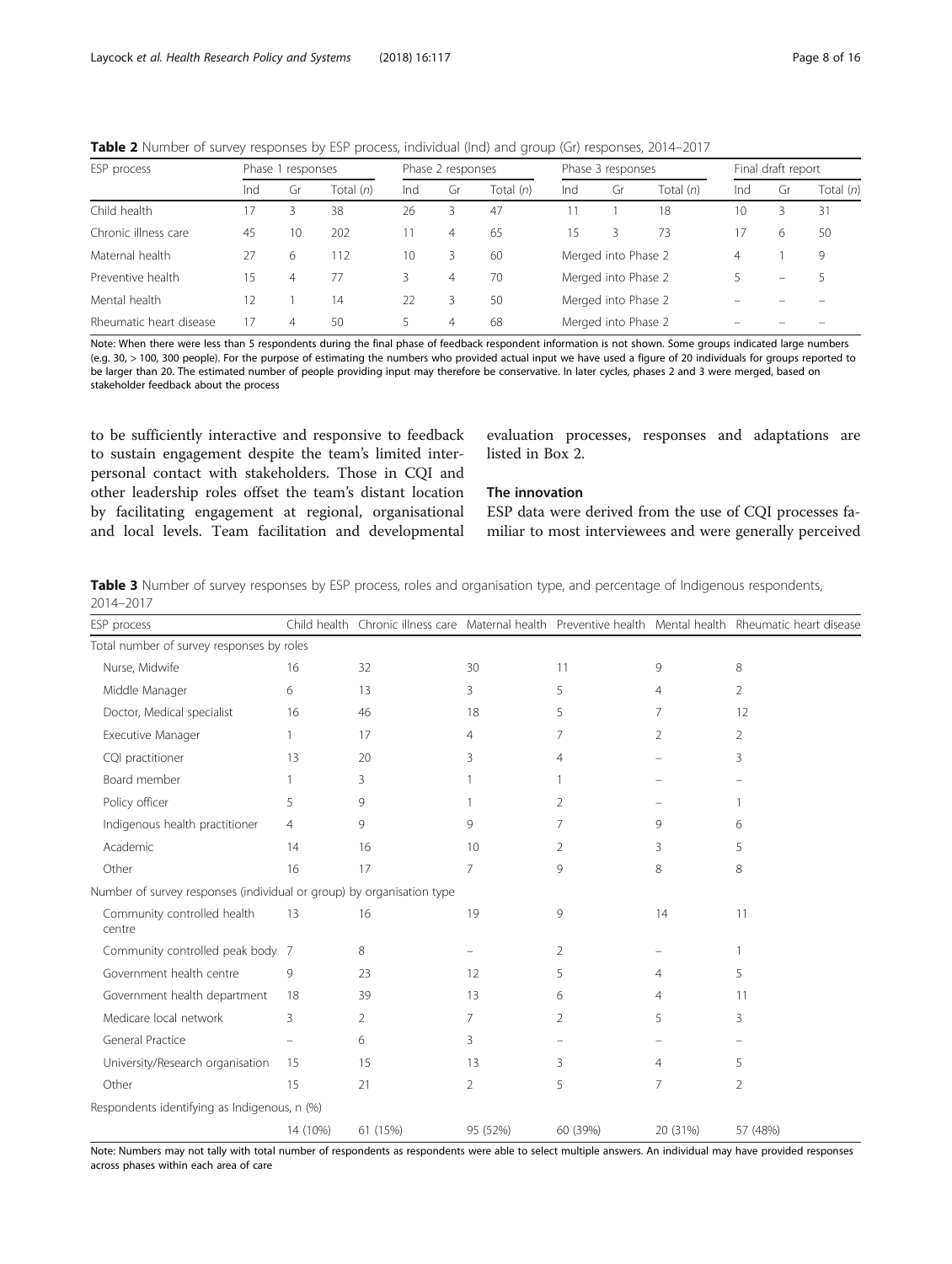to be trustworthy. Interviewees considered the project novel for presenting data from Indigenous community controlled and government-managed health services together, for enacting a scaled-up CQI cycle using data aggregated at a whole-of-system level (rather than local data) and for seeking wide input.

"The ESP Project, I could see what it was building on. ... That was the key point of difference for me. … I think the multi-stage process of presenting the evidence and getting the feedback and then presenting the feedback and more evidence and then asking about barriers and enablers – that iterative process of [stakeholder] involvement is unique." (Academic 3)

The ESP design was adapted from a systematic process developed by French et al. [[41](#page-15-0)] to link interventions to modifiable barriers to address evidence–practice gaps. Innovations were made to an implementation tool based on the Theoretical Domains Framework [[42](#page-15-0), [43](#page-15-0)], enabling surveys to capture stakeholder knowledge about barriers and enablers operating at health centre and wider system levels [[20,](#page-15-0) [44](#page-15-0), [45](#page-15-0)]. Online report distribution and snowballing recruitment enabled wide reach using modest resources. Survey respondents collectively identified between five and seven priority evidence–practice gaps, four to nine key barriers/enablers, and a range of improvement strategies for each of the areas of care [[46](#page-15-0)– [51\]](#page-15-0). These processes also identified common priority gaps and improvement barriers across areas of care.

Some interviewees in policy and regional roles believed that, while they could comment on strategic barriers, the surveys were "geared for people working in clinics" (Policy officer 2). Conversely, a few clinicians thought presenting nationally aggregated CQI data made the process "a bit remote from the clinical interface" (Clinician 7), as they were interested primarily in their local-level data.

Early feedback indicated that long reports and 'academic' language were discouraging wide participation. This critical feedback resulted in the development of plain language summaries, the presentation of ESP reports in a 1:3:25 format (1-page key messages, 3-page summary, 25-page detailed report) and separate data supplements. The reports included an explanation (with audio-visual link) of how to interpret the graphs, and diagrams were added to support text where deemed necessary. Refinements to report presentation were ongoing (Box 2). Despite the changes, some stakeholders considered the ESP reports too detailed to engage time-poor clinicians and middle managers, reinforcing the value of the summaries:

"People will read the main messages, but they are unlikely to get beyond that. … it's beyond most

people's capacity to understand them and to have the time to think about them." (Clinician 6)

Repetition and frequency of project processes and long surveys also drew negative comments. As a result, surveys were modified and shortened, timeframes were extended and, as explained above, two project phases were merged. Overall, the surveys were perceived to be user-friendly, as they invited individual or group input and provided opportunities to reflect on practice and systems, share experiences and convey perspectives. A strategy of capturing tacit knowledge was generally regarded as respectful and affirming, "it's respecting those practitioners, valuing what they have. And that's not [often] done well… making them feel that they can be part of improving things" (Clinician 5).

The ESP project findings on evidence–practice gaps and barriers to improvement concurred with many interviewees' experiences of working in Indigenous PHC. They reportedly prompted reflection on system failures, CQI achievements, and the policy changes required to support more holistic and culturally appropriate care. Stakeholders spoke about the benefits that scale and diversity of input brought to the findings.

"The ESP has provided another layer of information that's stimulated thinking and discussion, that's brought in knowledge and expertise and experience from a broad group. So, it's really enriched the work that we've done." (CQI Practitioner 1)

Interviewees perceived the ESP findings as useful for influencing change at different system levels and supporting a systems approach. For example:

"At the micro level it can just start conversations with people individually and gives people permission to talk about [a priority] and to raise it as an issue. And on a macro level, it provides this large scale, very hard to argue with, evidence for why action is needed and support from the wider health system, government funders is needed in terms of resource allocation." (Academic 3)

It was reported that ESP project reports were used for informing planning and policy, supporting best practice and reflection, capacity strengthening activities, and for developing new research ideas and grants. This is the topic of a separate publication  $[52]$  $[52]$ .

In summary, the ESP design and processes were successful in distributing data and co-producing knowledge to identify priority evidence–practice gaps, barriers/enablers and barrier-driven strategies for improvement. The ESP goals, evidence source, degree of novelty and dissemination process stimulated and sustained stakeholder engagement.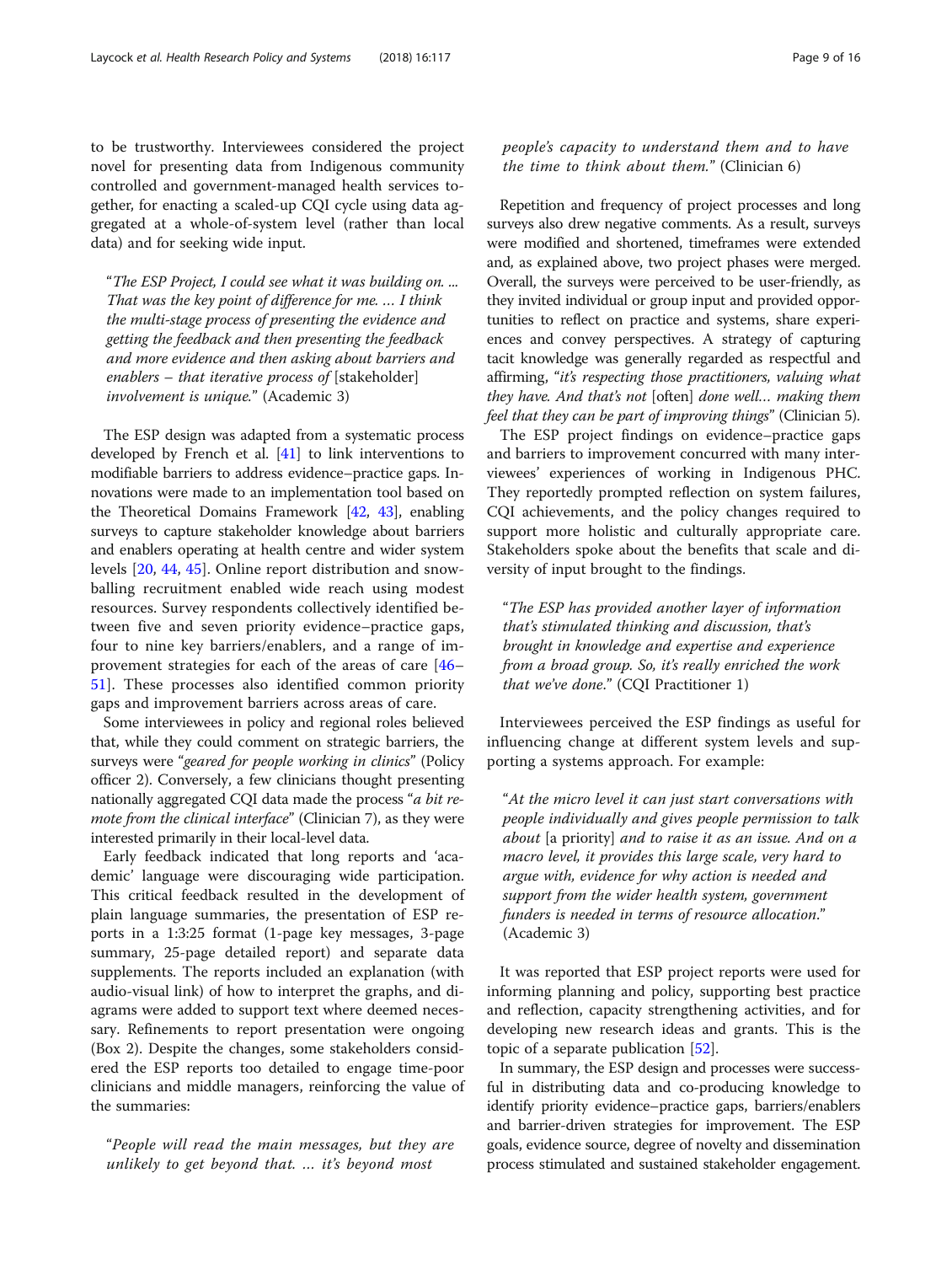Building evaluation into the project design and repeating the process using different sets of aggregated CQI data increased opportunities to refine the reports and processes in response to critical feedback from stakeholders, to better fit their needs and implementation contexts.

### **Recipients**

The number of people providing survey responses varied between ESP cycles and phases in different areas of care (Table [2\)](#page-8-0). The numbers indicate successful snowballing recruitment in earlier cycles for child health and chronic illness care, reducing in later cycles. Respondents represented a broad range of roles and organisations (Table [3](#page-8-0)).

Across roles and settings, a commitment to improving Indigenous health outcomes was reported as the primary motivation for participating and for using the reports of ESP findings. Access to practice-relevant evidence was linked with improving care and it was important to understand how participation in the project could assist practice.

"I'm invested in it and believing in data driven health improvement and seeing the value of that." (CQI Practitioner 3)

"If I know it is going to be of some benefit and relevant to me, and I can use it, then I'm more inclined to spend the extra amount of time on it." (CQI Practitioner 5)

Another commonly reported motivator was a desire to influence practice and policy. Reasons given for reading reports included interest in benchmarking local data with national- and jurisdiction-level data, reading others' perspectives, knowing the extent to which findings reflected their own experiences, learning lessons for evaluating CQI implementation, considering whether suggested strategies could be adapted for local use and seeing evidence of personal input. Some said that receiving reports from their manager, or a respected research leader, influenced their decision to participate. Most interviewees had sent the documents on to colleagues.

The majority of respondents were experienced in using CQI processes and were open to using data as a catalyst for consensus-building and for focusing on strategies for better performance. Many people participated in group survey responses (Table [2\)](#page-8-0). Indigenous stakeholders mostly contributed in groups. The perceived value of group input was noted, with interviewees referring to the benefits of discussing data, sharing views, learning from each other and generating ideas.

"Clinicians are likely to generate a lot more ideas and will have a lot more thoughts if engaged in discussion

rather than sitting there individually responding to questions." (Manager 1)

Some groups drew on familiar CQI techniques, including systems assessment processes [\[24](#page-15-0)]. These consensus processes were considered useful by a group who found the intent of some survey questions unclear.

"There was a lot of discussion about concepts, what exactly the questions were asking – there were slight differences of opinion and … our experiences are different – and coming up with a consensus about how we would respond." (Clinician 3)

Many interviewees spoke about the learning opportunities the project offered. Perceived barriers to engagement were unfamiliarity with academic-style language and lack of confidence in data interpretation skills. Inability to relate the project to routine work and scepticism that individual input could influence policy were also barriers. People in academic roles tended to seek more comprehensive and detailed reports and, together with clinicians, middle managers and policy practitioners, valued the plain language summaries with key messages. Many interviewees reported intended or actual use of the findings in their professional practice. However, it was not possible to measure impact on services or outcomes as part of the evaluation.

Some professional groups were key to wider dissemination and engagement, including ABCD National Research Partnership network members, managers who were CQI champions within their organisations, the clinical experts who collaborated in data analysis (e.g. a mental health specialist), and CQI practitioners. Several people had long-term involvement with the CQI research programme and had worked collaboratively with ESP team members.

In summary, interviewees shared a commitment to improving health outcomes and were motivated to access the data and the shared knowledge. Diverse stakeholder input appeared to spark interest in the reports and stimulated participation. Varied learning styles, data skills, familiarity with research language, professional needs and understanding of the project influenced individual ability to engage. Some roles and established professional relationships emerged as important for facilitating engagement.

## Context

## Inner context

Lack of time due to high workloads (often linked to staff shortages and acute care needs in communities), and the complex nature of Indigenous PHC delivery, were reported as dominant barriers to engaging PHC teams and managers, particularly by clinicians.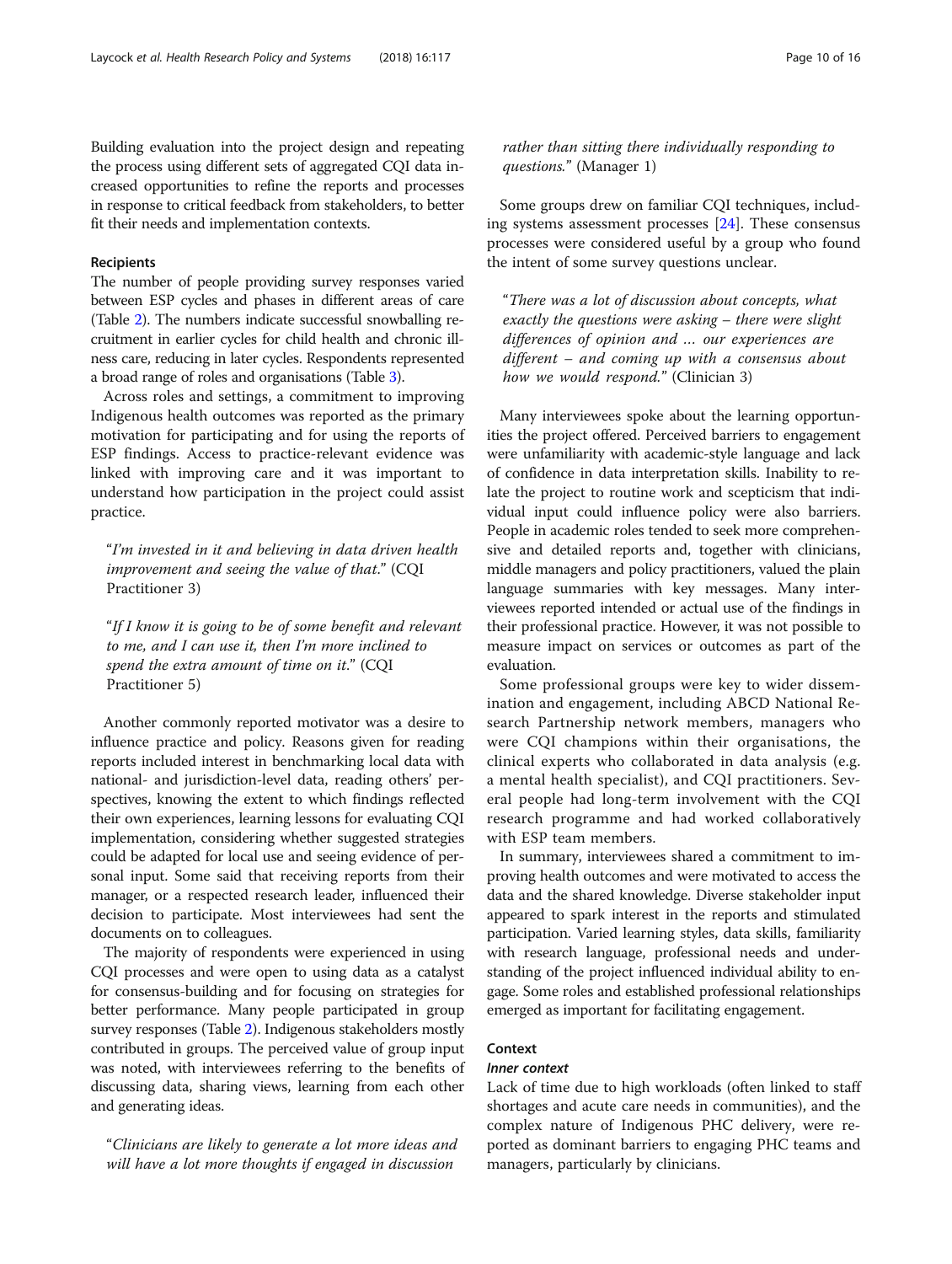"It's not that the reports are complicated, it's just that there's a lot in them and we're really all very busy and we've lots of competing demands. But having the summaries is really helpful." (Clinician 4)

The extent to which CQI was locally embedded within organisations and teams influenced engagement. In one organisation, interviewees spoke of senior-level commitment to CQI and the associated expectation that staff would participate in the ESP. Several interviewees believed ESP implementation to be a good fit with the existing regional CQI infrastructure.

"… it could be done through the CQI facilitators, who work through the services, who then work down through their individual clinicians to get that information integrated into what people do in their everyday working environment." (Clinician 7)

Organisational restructuring within a large service and management turnover in the Indigenous PHC sector generally were perceived to negatively impact reach and participation, partly because fewer managers had past involvement in the ABCD programme. Management support for the project was important as it helped staff justify the time required for participating and encouraged the convening of groups to appraise and collectively respond to ESP reports.

#### Outer context

The timeliness of ESP implementation for influencing the development of a national CQI strategy for Indigenous PHC was noted, and several spoke of the function of a jurisdiction-level inter-organisational CQI network in promoting ESP engagement. As one interviewee reflected:

"…that's where you'll engage people, when they are away from their services and they've got time to think about this stuff." (Clinician 5)

Team challenges included updating distribution lists in response to staff turnover and preparing reports suited to the multiple settings and purposes described by interviewees (e.g. strategic planning, CQI training, information shared with community groups).

In summary, a positive wider environment for CQI, programme history and infrastructure support for CQI (including CQI networks) were likely factors supporting participation in local settings characterised by competing work demands and high staff turnover. Leadership and management support was an important enabler or barrier.

Additional file [1](#page-14-0) lists the i-PARIHS constructs with illustrative quotes.

## **Discussion**

This paper analyses the implementation of the ESP project, a large-scale interactive dissemination project, using the i-PARIHS framework. The project achieved wide distribution of ESP reports and sufficient stakeholder engagement to identify priority evidence-practice gaps, barriers/ enablers and strategies for improvement across the scope of PHC. Stakeholders used the findings to inform practice, planning, policy and further research. Repeating the interactive dissemination process in different areas of care (e.g. preventive health, maternal care) also established common priority gaps and improvement barriers, providing evidence to inform policy and system-level change for widescale improvement in Indigenous PHC.

Various factors appeared to combine for successful implementation. Online dissemination used and extended an existing CQI research/professional network and could target people at different system levels. The data source was perceived as credible and the research goals aligned with stakeholder motivations (e.g. to improve care, to influence policy). Phases of data reporting and feedback captured stakeholder input, producing new knowledge that reflected real-world settings and experiences. Iterative research processes and developmental evaluation enabled ESP reports and processes to be continuously appraised and adapted to support engagement in the research. The research design and process were perceived as novel, robust and aligned with quality improvement principles. Findings were regarded as relevant to improving PHC systems and practice. Facilitation efforts initiated by some stakeholders, particularly CQI facilitators, offset the team's distant location. They used their knowledge of individuals and teams (e.g. learning styles, skills, professional needs) and their awareness of context (e.g. CQI culture, community setting, competing work demands) when engaging colleagues with the data.

Some of the project's strengths also presented implementation challenges. It was impossible to accurately measure reach and response rates. Not knowing the full scope of the wider dissemination of ESP reports (e.g. reports were often forwarded to additional colleagues by direct recipients) limited targeting in subsequent project phases and the gathering of data about how stakeholders used the findings. Iterative research cycles supported engagement and produced meaningful evidence for wide system change, but repetitive processes risked disengagement. Reduced stakeholder participation in later ESP cycles may have been due to research fatigue, particularly as some stakeholders received all ESP reports, across several areas of care. Alternatively, higher participation in the early ESP cycles for child health and chronic illness care may have been because these were the most commonly used CQI audit tools, or because these areas of clinical care comprise a large proportion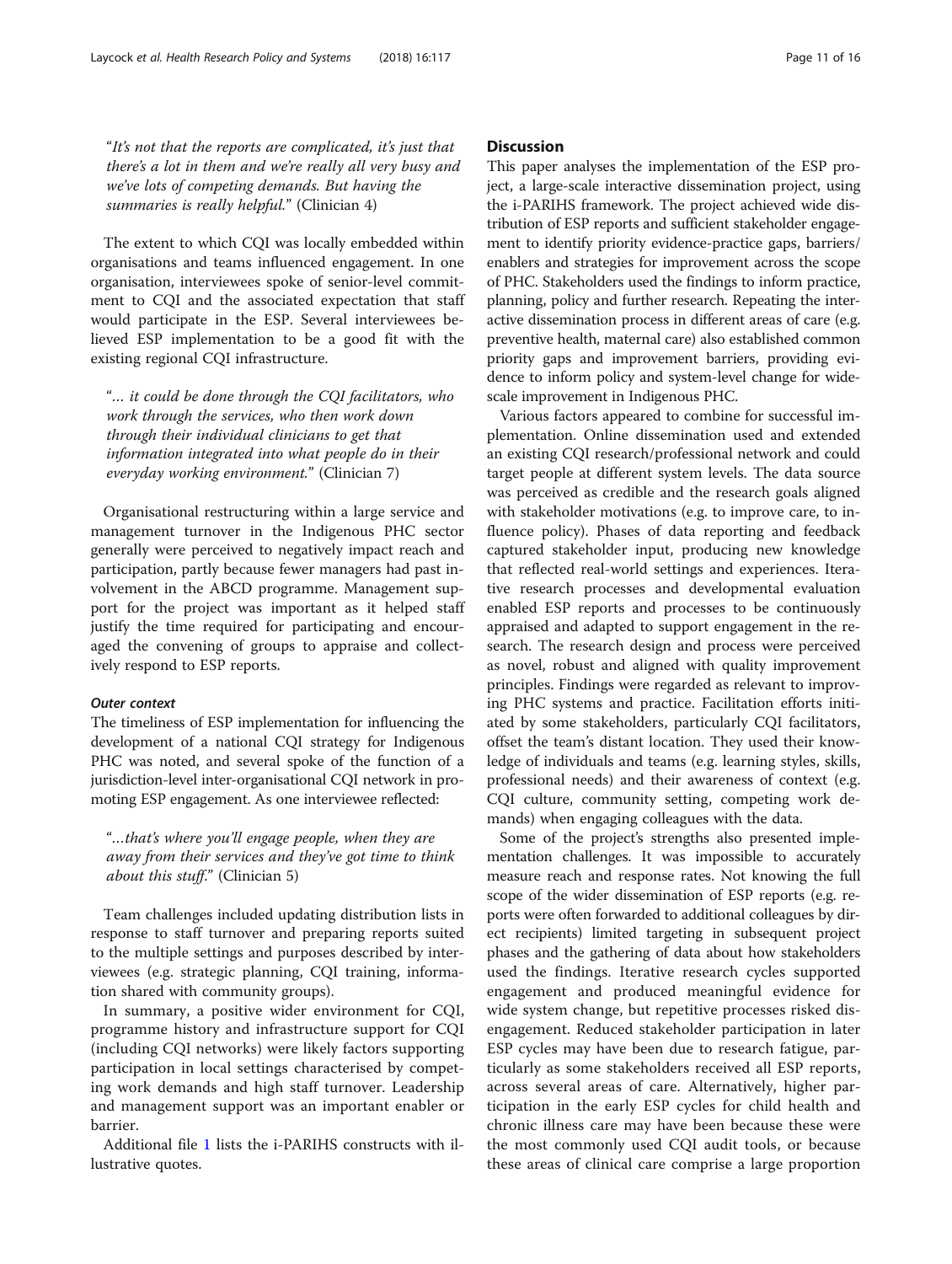of PHC practitioner workloads compared with other areas such as preventive care. It is possible that each of these factors influenced stakeholder participation. We relied on interested stakeholders to initiate group processes to interpret ESP data, but the scale of the research precluded the research team from directly influencing contextual factors at team and organisation levels.

#### Interpretation and comparison with existing literature

Our research team had conceptualised ESP implementation primarily as a process. This was consistent with facilitation processes defined as enabling individuals, groups or teams to work effectively together to achieve a common goal and emphasising shared experiential learning [\[52](#page-15-0)]. Facilitators were not included in the project design. Nevertheless, the project was activated through different levels of facilitation. First, we functioned as external facilitators. Despite limited interpersonal contact with stakeholders and the use of online processes to optimise reach, our roles were active rather than passive, partly due to the concurrent developmental evaluation. We responded to feedback and applied our accumulated experiential knowledge of the delivery context, continually refining reports and processes to strengthen implementation. Second, group survey responses required facilitated processes amongst groups and in workplaces. Third, the interactive dissemination process prompted some stakeholders to act as informal project champions, research facilitators, group or outreach facilitators [[53](#page-15-0)]. CQI practitioners, in particular, acted in a facilitative way as linking agents [\[53](#page-15-0)]. Together with clinical experts, some managers and team leaders, CQI practitioners spanned boundaries between (1) our team and stakeholders, (2) the ESP project and CQI practice, and (3) different groups of health professionals. These findings reinforce the concept that facilitation is fluid and interactive [[13\]](#page-14-0), with facilitation roles taking different forms [\[53\]](#page-15-0). They also highlight the pivotal roles of individual, skilled facilitators in successful implementation [\[13,](#page-14-0) [53,](#page-15-0) [54](#page-15-0)].

While our findings support the i-PARIHS emphasis on inter-related facilitator roles and facilitation processes, they challenge the conventional notion of facilitation as an active process involving practice-based facilitators. The team had only episodic online contact with stakeholders; however, our approach activated the implementation of a large-scale participatory process at a broad system level.

The developmental evaluation provided insights into the 'black box' of ESP implementation [[55](#page-15-0)]. Developmental evaluation is recognised as a suitable evaluation approach for novel and complex initiatives due to its innovative niche and complexity perspective [\[56\]](#page-15-0). In our project, it helped the team understand how well the theory-based processes worked and what happened between the team reporting the aggregated CQI data and stakeholders' interpretation and use of findings. Guiding principles of developmental evaluation include the integration and refinement of evaluation processes as part of project implementation [[34,](#page-15-0) [57\]](#page-15-0). Our adherence to these principles using an embedded evaluator enabled ongoing critical reflection, assessment and alignment of ESP project characteristics with needs of stakeholders in their contextual settings. Use of developmental evaluation had two key benefits in contrast to conventional evaluation approaches. It took the extent of project changes beyond what would be expected through formative evaluation. Further, it achieved real-time adaptation and tailoring to stakeholders and context, in contrast to more traditional process evaluations that usually provide a retrospective explanatory account of findings. In these respects, developmental evaluation functioned as an additional facilitative factor.

#### Implications for practice and future research

The ESP's interactive dissemination process encouraged online sharing and gathered input in a manner resembling 'crowdsourcing' [[58\]](#page-15-0), thereby making optimal use of limited resources to spread information and engage stakeholders in data interpretation. Other known advantages of external facilitation include a greater likelihood of empowering local facilitation and action, and less likelihood of facilitators being affected by pressures and dynamics within organisations [\[13](#page-14-0)]. This played out in the ESP project by stakeholders independently acting as internal facilitators. However, it took time for awareness and understanding of the project to build amongst stakeholders, and high workloads and staff turnover impacted on the continuity of these facilitation efforts. The individuals known to champion the ESP project generally had some history of involvement in the ABCD CQI programme. In future interactive dissemination processes at scale, we would recommend the early establishment of linking roles within regions or large organisations and a targeted communication strategy to establish and maintain rapport with local-level facilitators. Providing people in facilitation/linkage roles with additional resources would affirm and support their roles. A systematic strategy to present the project and engage stakeholders at national or regional forums could identify possible facilitators [\[59](#page-15-0)] while expanding reach.

This research helps to address largely unexplored approaches for engaging a range of stakeholders in the co-production of evidence for improving care [\[60](#page-16-0)]. Knowledge co-production recognises that research users (typically healthcare clients) bring expertise about context to the solving of complex care problems [[61,](#page-16-0) [62](#page-16-0)]. The ABCD National Research Partnership established that targeted, collective efforts are required to achieve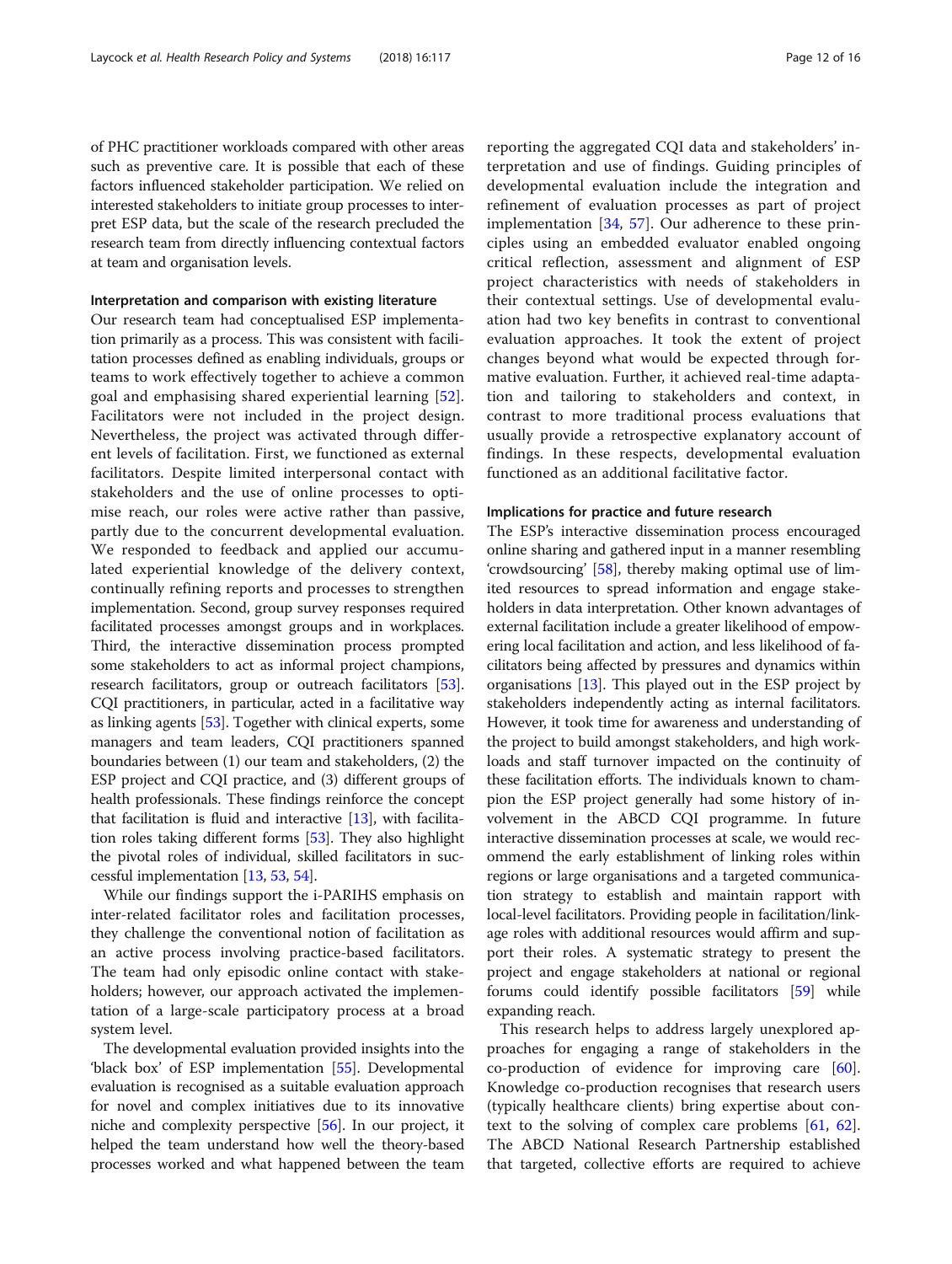consistent high-quality care for Indigenous communities [[63](#page-16-0), [64\]](#page-16-0). The ESP project drew on the collective knowledge and experience of researchers and healthcare stakeholders (including Indigenous staff) to co-produce findings. Use of the findings was integrated into the phased dissemination process, leading to improvement strategies. This approach to co-production, based on CQI methodology, has potential for use in other settings.

## The utility of the i-PARIHS framework

Limited work to date has applied the i-PARIHS framework as an analytic tool. We found it useful for analysis because, while it reflects common elements of knowledge translation theory more widely (e.g. relating to context, innovation features, individual characteristics and implementation processes), it particularly highlights 'how' implementation is activated. This positioning helped make sense of how 'interactive dissemination' worked to achieve successful ESP implementation. Examining implementation through an i-PARIHS lens highlighted interactions between the facilitation, innovation, recipient and context constructs. Better understanding of these interactions is helpful for planning future interventions that reflect a systems approach to improving care and responding to Indigenous PHC contexts. These interdependencies made it difficult to analyse them as discrete constructs, but the areas of facilitation focus identified by the developers of i-PARIHS (e.g. degree of fit of the innovation; motivation of recipients) [\[11\]](#page-14-0) were useful categorising aids. As might be expected, the focus areas given least attention within the ESP design were those reflecting more holistic facilitation practice (e.g. team building, structuring of learning activities). These were the types of activities initiated by CQI practitioners to support local implementation, reinforcing the utility of i-PARIHS as currently represented for planning and evaluating practice-based facilitation. Our study findings and learnings support the utility of the i-PARIHS framework for planning participatory knowledge translation processes at scale. Use of i-PARIHS when designing the ESP project may have guided prospective linkage and other strategies to more actively engage intended recipients in their settings.

We found the i-PARIHS framework appropriate for analysing implementation in an Indigenous healthcare context. It enabled a nuanced understanding of how the project worked in this complex environment. The i-PARIHS framework uses the term 'recipients' to describe stakeholders involved in and affected by implementation. We have deliberately used the term 'recipients' only when referring directly to the i-PARIHS construct or to recipients of ESP reports because it implies a one-way flow of information from researchers to stakeholders. An expanded definition of this construct may be required to enhance the framework's acceptability in a research context where

empowering Indigenous stakeholders and working in partnership to collaboratively determine priorities and processes are driving principles.

## Strengths and limitations of the study

Repeating the interactive dissemination and evaluation processes using different sets of data provided a series of feedback opportunities to inform this study. To our knowledge, the i-PARIHS framework has not previously been applied to analyse wide-scale engagement in research, nor to a study in Indigenous PHC. Available data indicated strong reach; however, the study could not measure implementation and adoption of findings. Most interviews were conducted in one Australian jurisdiction in which there was an established CQI infrastructure including CQI facilitators; stakeholders in jurisdictions in which CQI is less established may have other experiences of project participation.

## Conclusions

This study applied the i-PARIHS framework to analyse the implementation of a large-scale knowledge translation project in the Australian Indigenous PHC context. Several key learnings emerge.

Key learning 1: The feedback and interpretation processes used to engage healthcare teams with CQI data can be scaled for higher-level system change without intense facilitation efforts. This broadens the notion of facilitation. In our study, successful implementation combined three facilitation processes, namely online processes by an external research team; active facilitation by targeted stakeholders within their teams and organisations; and developmental evaluation to support real-time adaptation and tailoring to stakeholders and context. Together, these processes enabled a dissemination process modelled on CQI principles to be successfully implemented at a health system level.

Key learning 2: The ESP project demonstrated that participatory research is feasible at scale when based on existing networks. In our research context, stakeholder engagement was initiated through an established research network with a history of collaboration and trust. This was a factor in CQI facilitators and other key stakeholders actively facilitating engagement in workplaces. Researchers designing similar interventions should consider this approach and identify and support organisation- or local-level facilitators as part of the research design.

Key learning 3: The i-PARIHS framework has potential for planning and analysing system-level interventions. Its use in this study has enhanced our understanding of factors contributing to the success and limitations of the interactive dissemination process, and of facilitation. It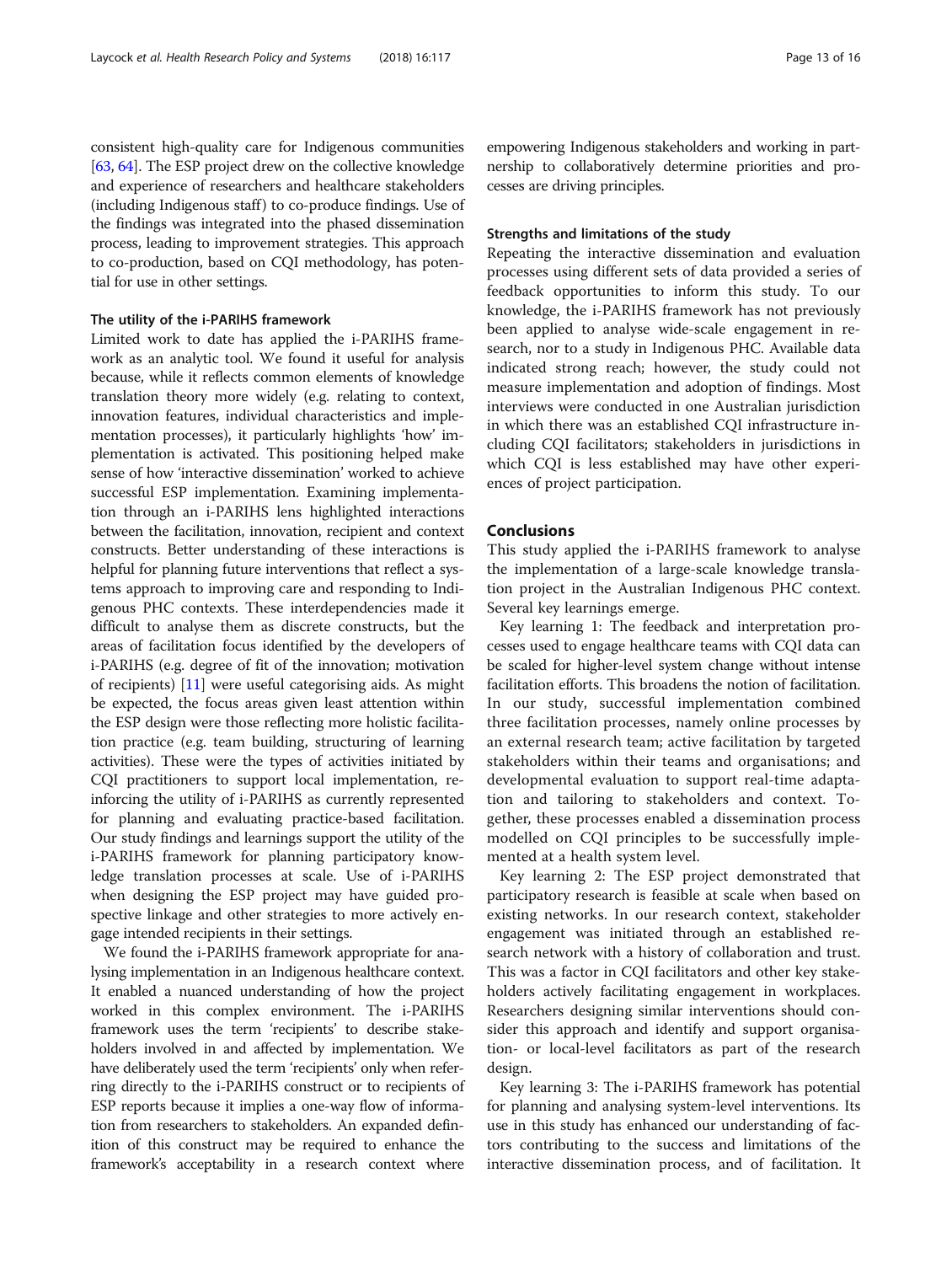<span id="page-14-0"></span>also highlighted the potential of developmental evaluation for strengthening knowledge translation interventions.

Further studies are needed to explore the role and nature of facilitation in system-level projects aiming for engagement, the use of developmental evaluation in knowledge translation research and the use of interactive dissemination processes in other health settings.

## Additional file

[Additional file 1:](https://doi.org/10.1186/s12961-018-0392-z) Example stakeholder quotes aligned with i-PARIHS constructs. (PDF 710 kb)

#### Abbreviations

ABCD: Audit and Best Practice in Chronic Disease; CQI: continuous quality improvement; ESP: Engaging Stakeholders in Identifying Priority Evidence-Practice Gaps, Barriers and Strategies for Improvement; i-PARIHS: Integrated Promoting Action on Research Implementation in Health Services; PARiHS: Promoting Action on Research Implementation in Health Services; PHC: primary healthcare

#### Acknowledgements

The authors acknowledge the active support, enthusiasm and commitment of staff in participating primary healthcare services, and members of the ABCD National Research Partnership and the Centre for Research Excellence in Integrated Quality Improvement in Indigenous Primary Health Care. We thank Audra de Witt for checking coding reliability in initial data analysis.

#### Funding

The ABCD National Research Partnership Project has been supported by funding from the National Health and Medical Research Council (545267) and the Lowitja Institute, and by in-kind and financial support from Community Controlled and Government agencies. Alison Laycock is supported by a National Health and Medical Research Council Postgraduate Scholarship (1094595) and by the Centre of Research Excellence: An Innovation Platform for Integrated Quality Improvement in Indigenous Primary Health Care (CRE-IQI, funded by the NHMRC ID 1078927). Ross Bailie's work has been supported by an Australian Research Council Future Fellowship (100100087). Nikki Percival's contributions have been supported by a National Health and Medical Research Council Early Career Fellowship (1121303). The views expressed in this publication are those of the authors and do not necessarily reflect the views of the funding agencies.

#### Availability of data and materials

The qualitative data generated and/or analysed during the current study are not publicly available in order to protect the confidentiality of participants.

#### Authors' contributions

AL conceptualised the study and led the data analysis, interpretation, writing drafts and finalising the manuscript. RB leads the ESP project and supervised the writing process. GH, NP and FC provided advice during data analysis and manuscript development. JB and VM contributed to the ESP project design and interpretation. KC and LP assisted in ESP report dissemination, recruitment of study participants and interpretation. All authors reviewed drafts, read and approved the final manuscript.

#### Ethics approval and consent to participate

The developmental evaluation was approved by the Human Research Ethics Committee (HREC) of the Northern Territory Department of Health and Menzies School of Health Research (Project 2015–2329), the Central Australian HREC (Project 15–288), and the Charles Darwin University HREC (Project H15030) and participating organisations. All evaluation participants provided individual informed consent.

#### Consent for publication

Not applicable.

#### Competing interests

The authors declare that they have no competing interests.

### Publisher's Note

Springer Nature remains neutral with regard to jurisdictional claims in published maps and institutional affiliations.

#### Author details

<sup>1</sup>Menzies School of Health Research, Charles Darwin University, PO Box 41096, Darwin, Casuarina Northern Territory 0811, Australia. <sup>2</sup>Adelaide Nursing School, The University of Adelaide, North Tce, Adelaide, SA 5000, Australia. <sup>3</sup>The Australian Centre for Public and Population Health Research, University of Technology Sydney, PO Box 123, Broadway, Ultimo, NSW 2007, Australia. <sup>4</sup> The University of Sydney, University Centre for Rural Health, 61 Uralba Street, Lismore, NSW 2480, Australia. <sup>5</sup>Aboriginal Medical Services Alliance Northern Territory, GPO Box 1624, Darwin, Northern Territory 0801, Australia.

### Received: 23 July 2018 Accepted: 8 November 2018 Published online: 29 November 2018

#### References

- 1. Gagliardi AR, Webster F, Brouwers MC, Baxter NN, Finelli A, Gallinger S. How does context influence collaborative decision-making for health services planning, delivery and evaluation? BMC Health Serv Res. 2014;14:545.
- 2. Parker LE, Kirchner JE, Bonner LM, Fickel JJ, Ritchie MJ, Simons CE, et al. Creating a quality-improvement dialogue: utilizing knowledge from frontline staff, managers, and experts to foster health care quality improvement. Qual Health Res. 2009;192:229–42.
- 3. Greenhalgh T, Wieringa S. Is it time to drop the 'knowledge translation' metaphor? A critical literature review. J R Soc Med. 2011;10412:501–9.
- 4. Kothari A, Wathen CN. A critical second look at integrated knowledge translation. Health Policy. 2013;1092:187–91.
- Tricco AC, Ivers NM, Grimshaw JM, Moher D, Turner L, Galipeau J, et al. Effectiveness of quality improvement strategies on the management of diabetes: a systematic review and meta-analysis. Lancet. 2012;379(9833): 2252–61.
- 6. Bailie R, Matthews V, Larkins S, Thompson S, Burgess P, Weeramanthri T, et al. Impact of policy support on uptake of evidence-based continuous quality improvement activities and the quality of care for Indigenous Australians: a comparative case study. BMJ Open. 2017;7:e016626.
- 7. Gagliardi AR, Kothari A, Graham ID. Research agenda for integrated knowledge translation (IKT) in healthcare: what we know and do not yet know. J Epidemiol Community Health. 2017;712:105–6.
- 8. Gagliardi AR, Berta W, Kothari A, Boyko J, Urquhart R. Integrated knowledge translation (IKT) in health care: a scoping review. Implement Sci. 2016;111:38.
- Sollecito W, Johnson J, editors. McLaughlin and Kaluzny's Continuous Quality Improvement in Health Care. 4th ed. Burlington: Jones & Bartlett Learning; 2013.
- 10. Harvey G, Kitson A. PARIHS revisited: from heuristic to integrated framework for the successful implementation of knowledge into practice. Implement Sci. 2016;11:33.
- 11. Kitson AL, Harvey G. Methods to succeed in effective knowledge translation in clinical practice. J Nurs Scholarsh. 2016;483:294–302.
- 12. Nilsen P. Making sense of implementation theories, models and frameworks. Implement Sci. 2015;10:53.
- 13. Harvey G, Kitson A. Implementing Evidence-based Practice in Healthcare: A Facilitation Guide. Taylor & Francis Ltd: London; 2015.
- 14. Anderson I, Robson B, Connolly M, Al-Yaman F, Bjertness E, King A, et al. Indigenous and tribal peoples' health (The Lancet–Lowitja Institute Global Collaboration): a population study. Lancet. 2016;388(10040):131–57.
- 15. Australian Institute of Health and Welfare. Australia's Health 2016. Canberra: AIHW; 2016.
- 16. Lau R, Stevenson F, Ong BN, Dziedzic K, Treweek S, Eldridge S, et al. Achieving change in primary care-causes of the evidence to practice gap: systematic reviews of reviews. Implement Sci. 2016;111:40.
- 17. Bailie J, Schierhout G, Laycock A, Kelaher M, Percival N, O'Donoghue L, et al. Determinants of access to chronic illness care: a mixed-methods evaluation of a national multifaceted chronic disease package for Indigenous Australians. BMJ Open. 2015;511:e008103.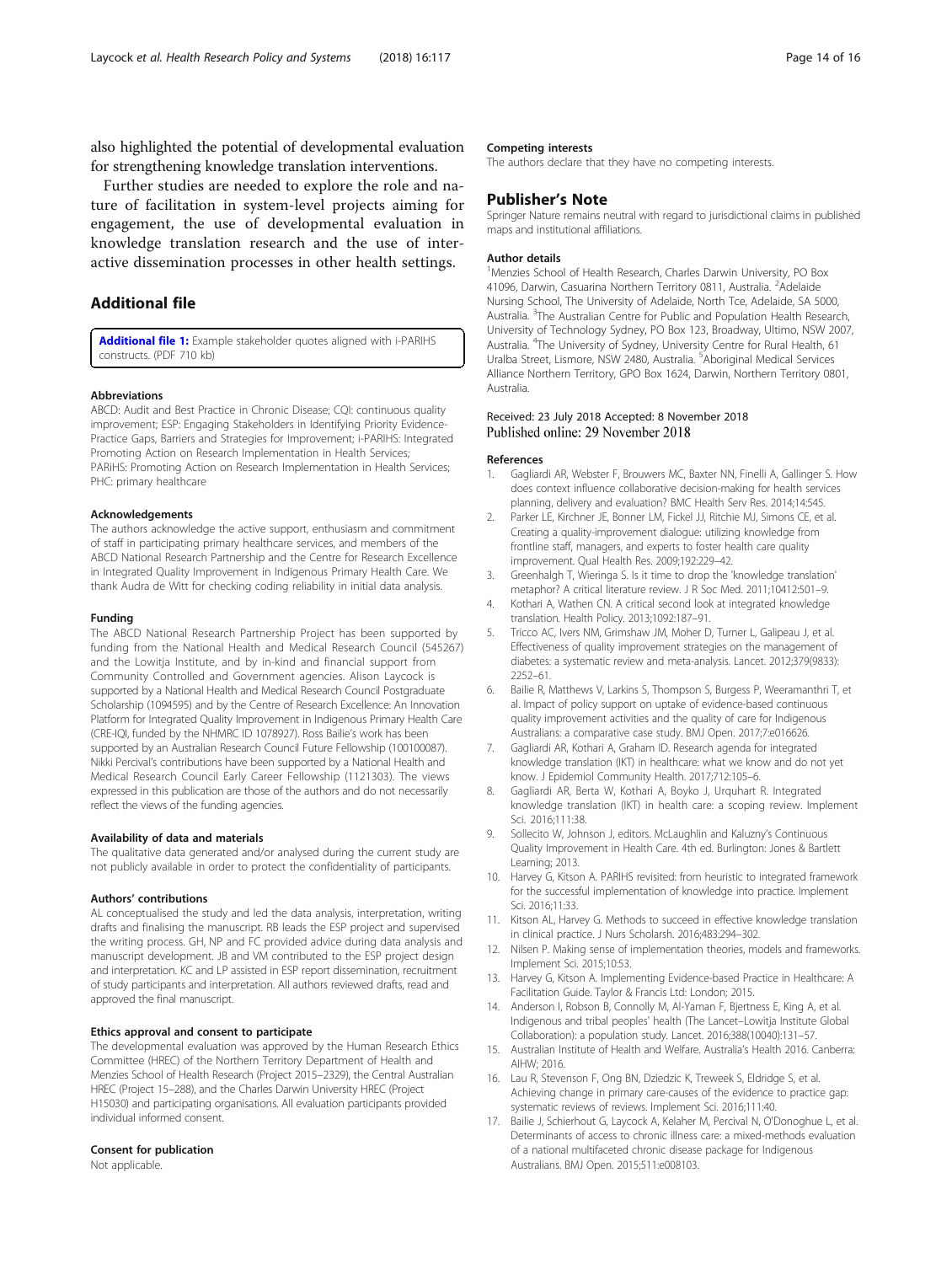- <span id="page-15-0"></span>18. Bailie R, Matthews V, Brands J, Schierhout G. A systems-based partnership learning model for strengthening primary healthcare. Implement Sci. 2013;8:143.
- 19. Bailie R, Si D, Shannon C, Semmens J, Rowley K, Scrimgeour DJ, et al. Study protocol: national research partnership to improve primary health care performance and outcomes for Indigenous peoples. BMC Health Serv Res. 2010;10:129.
- 20. Schierhout G, Hains J, Si D, Kennedy C, Cox R, Kwedza R, et al. Evaluating the effectiveness of a multifaceted, multilevel continuous quality improvement program in primary health care: developing a realist theory of change. Implement Sci. 2013;8:119.
- 21. Bailie J, Schierhout G, Cunningham F, Yule J, Laycock A, Bailie R. Quality of Primary Health Care for Aboriginal and Torres Strait Islander People in Australia. Key Research Findings and Messages for Action from the ABCD National Research Partnership Project. Brisbane: Menzies School of Health Research; 2015.
- 22. National Health and Medical Research Council. Values and Ethics: Guidelines for Ethical Conduct in Aboriginal and Torres Strait Islander Health Research. Canberra: Commonwealth of Australia; 2003.
- 23. Bailie RS, Si D, O'Donoghue L, Dowden M. Indigenous health: effective and sustainable health services through continuous quality improvement. Med J Aust. 2007;186(10):525–7.
- 24. Cunningham FC, Ferguson-Hill S, Matthews V, Bailie R. Leveraging quality improvement through use of the Systems Assessment Tool in Indigenous primary health care services: a mixed methods study. BMC Health Serv Res. 2016;161:583.
- 25. Matthews V, Schierhout G, McBroom J, Connors C, Kennedy C, Kwedza R, et al. Duration of participation in continuous quality improvement: a key factor explaining improved delivery of Type 2 diabetes services. BMC Health Serv Res. 2014;141:578.
- 26. Ralph AP, Fittock M, Schultz R, Thompson D, Dowden M, Clemens T, et al. Improvement in rheumatic fever and rheumatic heart disease management and prevention using a health centre-based continuous quality improvement approach. BMC Health Serv Res. 2013;13:525.
- 27. Bailie RS, Si D, Connors CM, Kwedza R, O'Donoghue L, Kennedy C, et al. Variation in quality of preventive care for well adults in Indigenous community health centres in Australia. BMC Health Serv Res. 2011;11:139.
- 28. Si D, Bailie R, Dowden M, Kennedy C, Cox R, O'Donoghue L, et al. Assessing quality of diabetes care and its variation in Aboriginal community health centres in Australia. Diabetes Metab Res Rev. 2010;266:464–73.
- 29. Schierhout G, Matthews V, Connors C, Thompson S, Kwedza R, Kennedy C, et al. Improvement in delivery of type 2 diabetes services differs by mode of care: a retrospective longitudinal analysis in the Aboriginal and Torres Strait Islander Primary Health Care setting. BMC Health Serv Res. 2016;161:560.
- 30. Janamian T, Jackson CL, Dunbar JA. Co-creating value in research: stakeholders' perspectives. Med J Aust. 2014;201:S44–6.
- 31. Jackson CL, Janamian T, Booth M, Watson D. Creating health care value together: a means to an important end. Med J Aust. 2016;204(7):S3–4.
- 32. Laycock A, Bailie J, Matthews V, Bailie RS. Interactive dissemination: engaging stakeholders in the use of aggregated quality improvement data for system-wide change in Australian Indigenous primary health care. Front Public Health. 2016;4:84.
- 33. Laycock A, Bailie J, Matthews V, Cunningham F, Harvey G, Percival N, et al. A developmental evaluation to enhance stakeholder engagement in a widescale interactive project disseminating quality improvement data: study protocol for a mixed-methods study. BMJ Open. 2017;7:e016341.
- 34. Patton MQ. Developmental Evaluation: Applying Complexity Concepts to Enhance Innovation and Use. New York: The Guilford Press; 2011.
- 35. Patton MQ, McKegg K, Wehipeihana N. Developmental Evaluation Exemplars: Principles in Practice. 1st ed. New York: The Guildford Press; 2016.
- 36. QSR International Pty Ltd. NVivo Qualitative Data Analysis Software. 10th ed. Melbourne: QSR International Pty Ltd; 2012.
- 37. Kitson A, Harvey G, McCormack B. Enabling the implementation of evidence based practice: a conceptual framework. Quality in Health Care. 1998; 73:149–58.
- 38. Kitson AL, Rycroft-Malone J, Harvey G, McCormack B, Seers K, Titchen A. Evaluating the successful implementation of evidence into practice using the PARiHS framework: theoretical and practical challenges. Implement Sci. 2008;3:1.
- 39. Brands J, Monson-Wilbraham L, Gall A, Silburn K. Implementation of Innovations in Aboriginal and Torres Strait Islander Health Care: A Review of the Literature: Interim Report. South Carlton, VIC: The Lowitja Institute; 2012.
- 40. Harvey G, Lynch E. Enabling continuous quality improvement in practice: the role and contribution of facilitation. Front Public Health. 2017;5:27.
- 41. French SD, Green SE, O'Connor DA, McKenzie JE, Francis JJ, Michie S, et al. Developing theory-informed behaviour change interventions to implement evidence into practice: a systematic approach using the Theoretical Domains Framework. Implement Sci. 2012;7:38.
- 42. Michie S, Johnston M, Abraham C, Lawton R, Parker D, Walker A. Making psychological theory useful for implementing evidence based practice: a consensus approach. Qual Saf Health Care. 2005;14:26–33.
- 43. Huijg JM, Gebhardt WA, Crone MR, Dusseldorp E, Presseau J. Discriminant content validity of a theoretical domains framework questionnaire for use in implementation research. Implement Sci. 2014;911:1–16.
- 44. Wagner EH, Austin BT, Davis C, Hindmarsh M, Schaefer J, Bonomi A. Improving chronic illness care: translating evidence into action: interventions that encourage people to acquire self-management skills are essential in chronic illness care. Health Aff. 2001;206:64–78.
- 45. Tugwell P, Robinson V, Grimshaw J, Santesso N. Systematic reviews and knowledge translation. Bull World Health Organ. 2006;848:643–51.
- 46. Bailie R, Matthews V, Bailie J, Laycock A. Primary Health Care for Aboriginal and Torres Strait Islander Children: Priority Evidence-Practice Gaps and Stakeholder Views on Barriers and Strategies for Improvement Final Report. Brisbane: Menzies School of Health Research; 2014.
- 47. Matthews V, Connors C, Laycock A, Bailie J, Bailie R. Chronic Illness Care for Aboriginal and Torres Strait Islander People: Final Report. ESP Project: Priority Evidence-Practice Gaps and Stakeholder Views on Barriers and Strategies for Improvement. Brisbane: Menzies School of Health Research; 2015.
- 48. Gibson-Helm M, Bailie J, Matthews V, Laycock A, Boyle J, Bailie R. Maternal Health Care for Aboriginal and Torres Strait Islander People: Final Report. ESP Project: Priority Evidence-Practice Gaps and Stakeholder Views on Barriers and Strategies for Improvement. Brisbane: Menzies School of Health Research; 2016.
- 49. Bailie J, Matthews V, Laycock A, Schultz R, Bailie R. Preventive Health Care for Aboriginal and Torres Strait Islander People: Final Report. ESP Project: Priority Evidence-Practice Gaps and Stakeholder Views on Barriers and Strategies for Improvement. Brisbane: Menzies School of Health Research; 2016.
- 50. Matthews V, Bailie J, Laycock A, Nagel T, Bailie R. Aboriginal and Torres Strait Islander Mental Health and Wellbeing Care: Final Report, ESP Project. Brisbane: Menzies School of Health Research; 2016.
- 51. Bailie J, Matthews V, Laycock A, Bailie R. Aboriginal and Torres Strait Islander Acute Rheumatic Fever and Rheumatic Heart Disease Care: Final Report, ESP Project. Brisbane: Menzies School of Health Research; 2016.
- 52. Schwarz R. The Skilled Facilitator: A Comprehensive Resource for Consultants, Facilitators, Managers, Trainers, and Coaches. 2nd ed. New York: Jossey-Bass; 2002.
- 53. Cranley LA, Cummings GG, Profetto-McGrath J, Toth F, Estabrooks CA. Facilitation roles and characteristics associated with research use by healthcare professionals: a scoping review. BMJ Open. 2017;7(8):e014384.
- 54. Elledge C, Avworo A, Cochetti J, Carvalho C, Grota P. Characteristics of facilitators in knowledge translation: An integrative review. Collegian. 2018. <https://doi.org/10.1016/j.colegn.2018.03.002>.
- 55. Rycroft-Malone J, Bucknall T. Using theory and frameworks to facilitate the implementation of evidence into practice. Worldviews Evid-Based Nurs. 2010;72:57–8.
- 56. Fagan M, Redman S, Stacks J, Barrett V, Thullen B, Altenor S, et al. Developmental evaluation: building innovations in complex environments. Health Promot Pract. 2011;125:645–50.
- 57. Patton MQ. What is essential in developmental evaluation? On integrity, fidelity, adultery, abstinence, impotence, long-term commitment, integrity, and sensitivity in implementing evaluation models. Am J Eval. 2016;37(2):250–65.
- 58. English Oxford Living Dictionaries. crowdsourcing: Oxford University Press; 2018. [https://en.oxforddictionaries.com/definition/crowdsourcing.](https://en.oxforddictionaries.com/definition/crowdsourcing) Accessed 23 Nov 2018.
- 59. Ward V, Hamer S. Knowledge brokering: the missing link in the evidence to action chain? Evid Policy. 2009;5:267–79.